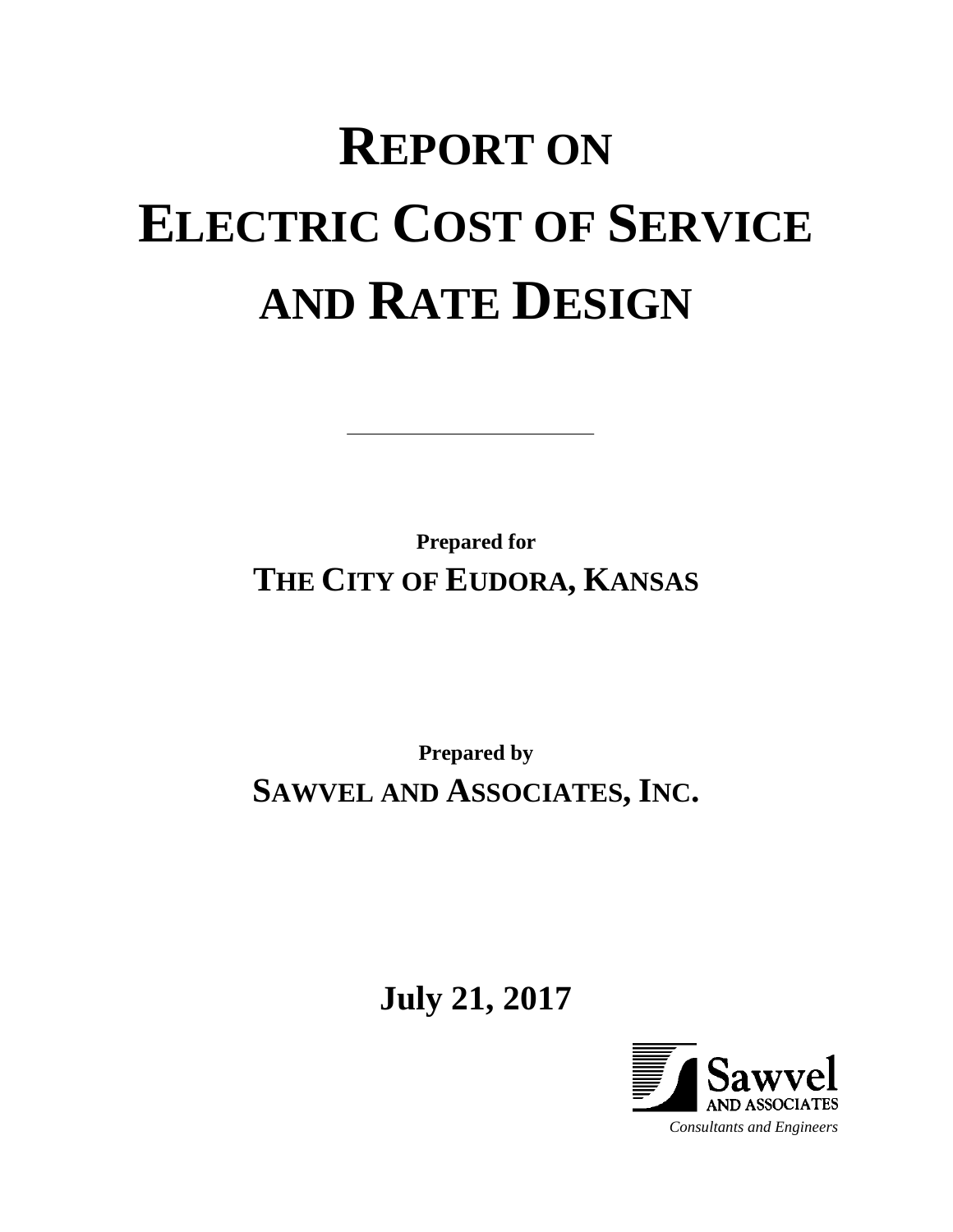# **REPORT ON ELECTRIC COST OF SERVICE AND RATE DESIGN CITY OF EUDORA, KANSAS**

## TABLE OF CONTENTS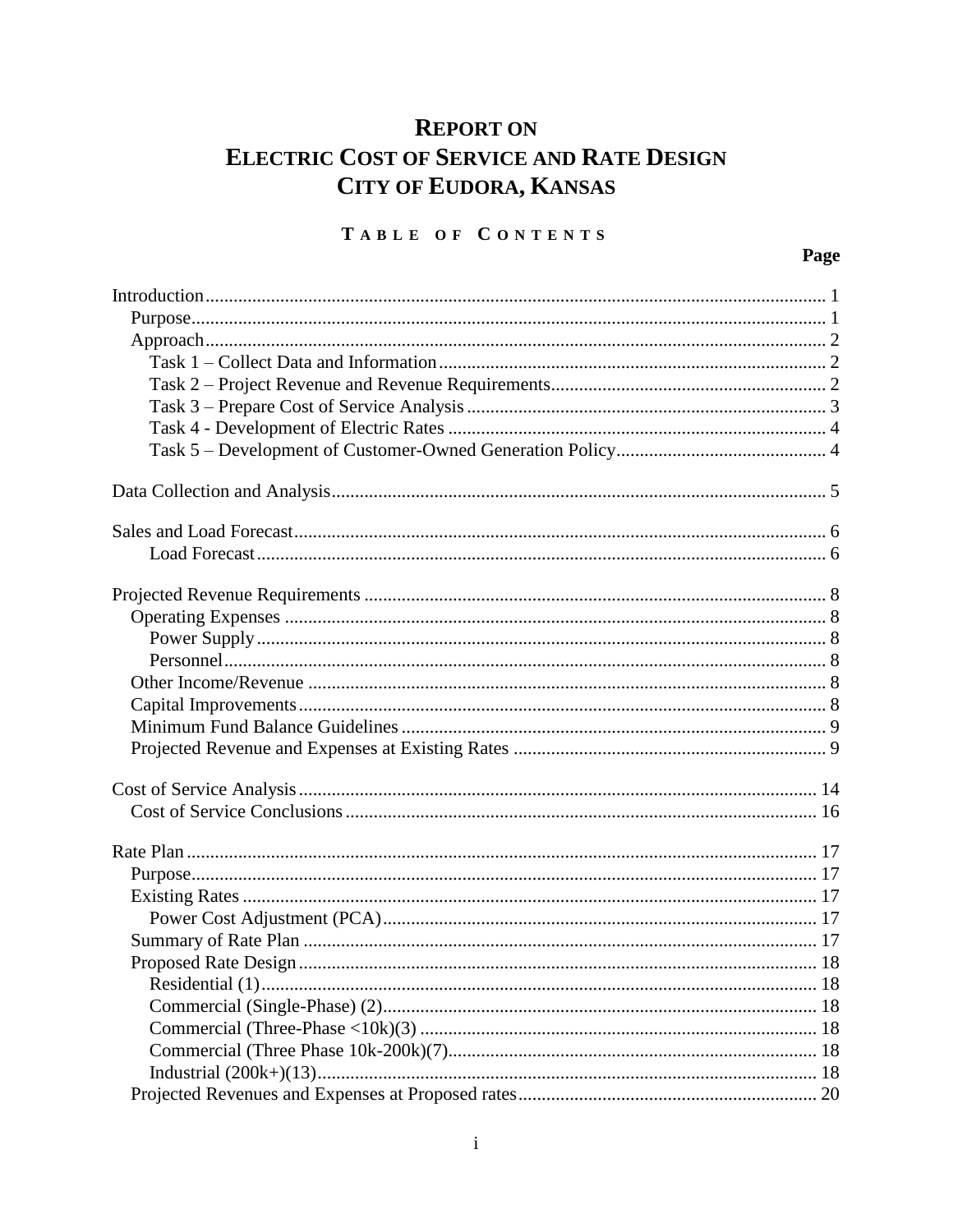#### **INTRODUCTION**

Sawvel and Associates, Inc. (Sawvel) prepared this Cost of Service and Rate Study (Study) for the City of Eudora, Kansas (City) to reflect recent costs to serve the City's electric customers. The City owns and operates a municipal electric system consisting of distribution and interconnection facilities to meet the electric service requirements of the approximately 2,500 customers it serves. The City currently purchases capacity and energy from the Kansas City Power & Light Company, (KCP&L) and the Western Area Power Administration (WAPA). The KCP&L agreement is a 10 year agreement with stated demand and energy rates for each year of the agreement. WAPA rates are set periodically and were most recently changed in January of 2017. This information was used to develop the revenue requirements used in this Study.

The City has typically adjusted electric revenues and rates annually by applying an "across the board" percent increase to each of the charges. As a general guideline, rates and revenue requirements should be reviewed every five years to determine if adjustments are needed. The Operational Charge is for the purpose of ensuring recovery of purchase power costs. This charge should be reviewed at least twice per year and modified when necessary. The City has recently adjusted the Operational Charge by a percentage that is consistent with other rate changes. The Operational charge will be set to zero in the new electric rates and the Operational Charge will be calculated to recover Power Supply related costs as defined in the City's Operational Charge Ordinance.

The City indicated that it is interested in updating its electric rates using a cost of service and rate study. Sawvel understands that the City is interested in developing an electric policy for customerowned renewable distributed energy resources including solar. The City expressed an interest in designing its customer-owned generation policy using cost of service principles.

# **PURPOSE**

The purpose of the Study is to:

- 1. Project revenue requirements of the electric system for the years 2017 through 2021.
- 2. Develop a cost of service analysis that fairly and equitably allocates the cost of owning, operating and maintaining the electric system to each customer rate class to compare to revenue from existing rate schedules.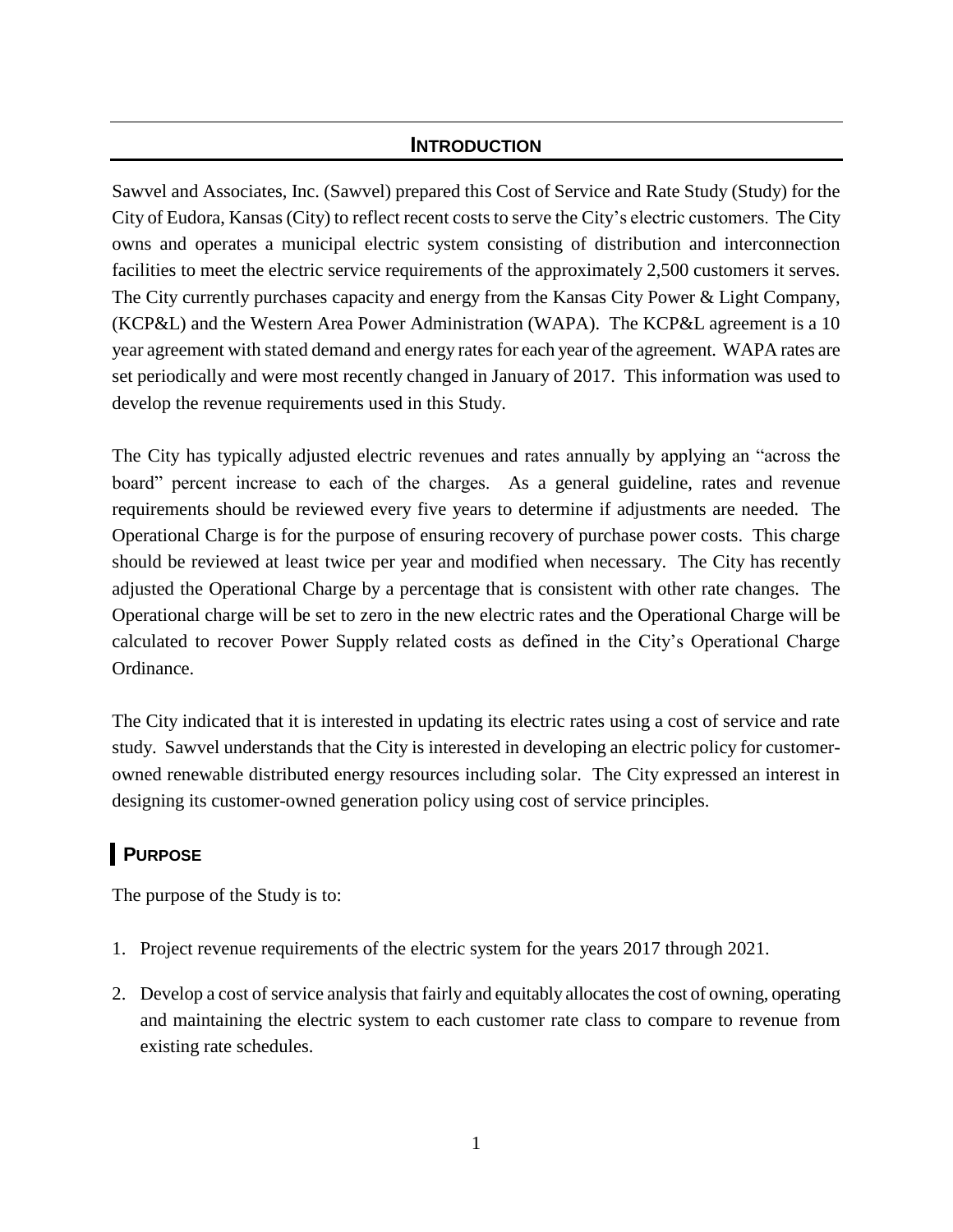- 3. Review rates and/or rate structures to determine if existing rate schedules should be modified or augmented with new schedules including a customer-owned generation policy.
- 4. Provide the City with a report with recommended changes to rates.

## **APPROACH**

The approach to the Study involved the following steps:

- 1. Collect, review and analyze the City's billing, financial, technical and operating data.
- 2. Project the City's revenues by rate class and revenue requirements.
- 3. Prepare and analyze cost of service results for the test year and compare the results to the revenues from each of the customer classes under current rates.
- 4. Design and recommend rates that are consistent with the City's guidelines and objectives.

Projected revenues from current rates were compared to projected revenue requirements. A cost of service model using 2018 test year revenue requirements was prepared. The projected revenue by rate class for the current rates was compared to the cost of service rates for test year 2018 for each rate class. Projected operating results using proposed rates were reviewed.

Sawvel completed the following tasks:

## *Task 1 – Collect Data and Information*

Customer, billing and financial information were requested.

#### *Task 2 – Project Revenue and Revenue Requirements*

Revenue requirements are costs associated with the operation, maintenance, capital improvements, transfers and/or deposits of electric utility monies to other funds and debt service less non-operating revenues. Revenue requirements were projected for the study period 2017 through 2021. Revenue requirements include appropriate margins and target fund balances.

Revenue requirements include the following cost categories:

- Power Supply
- Transmission
- Distribution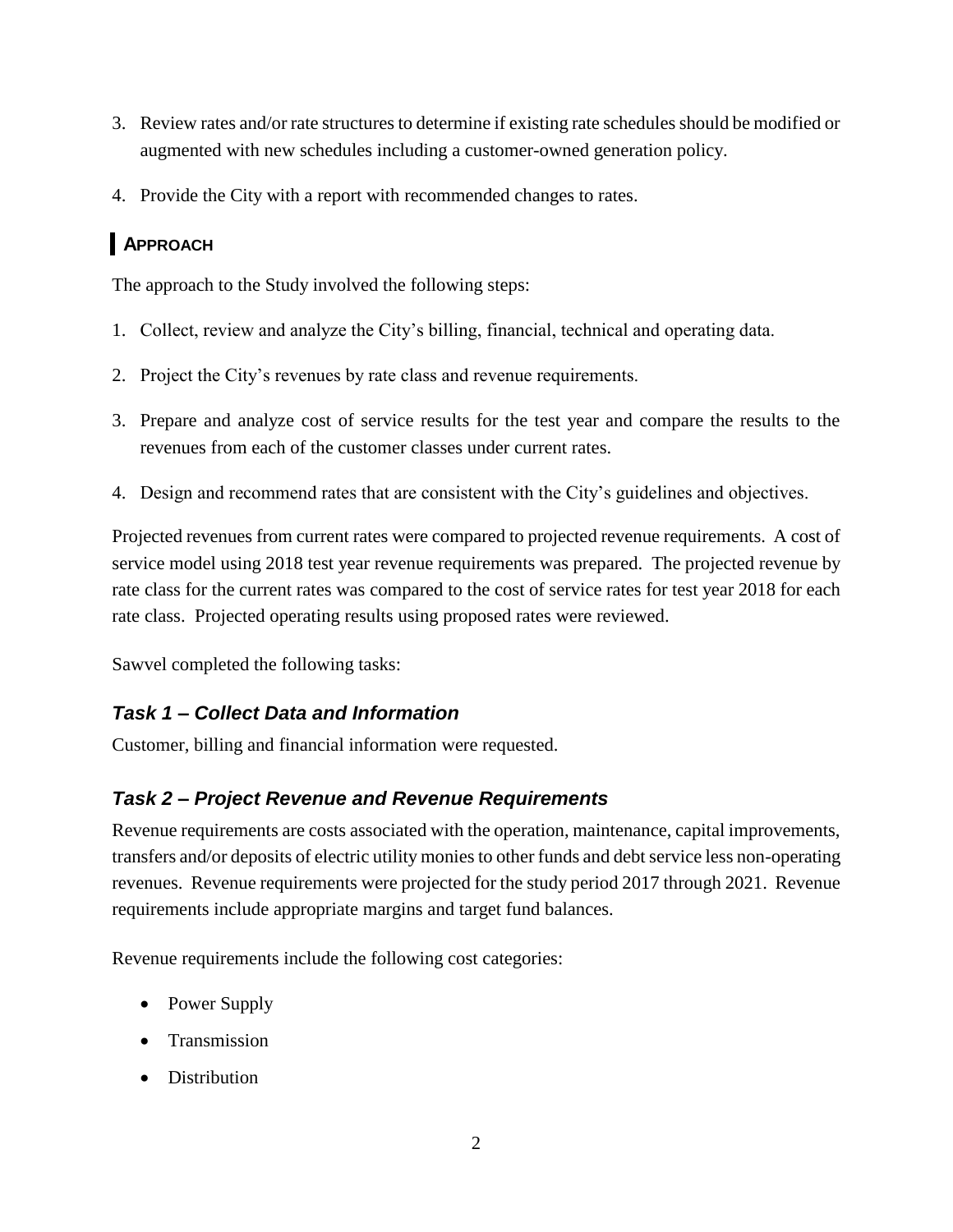- Customer Accounting
- Customer Service
- Operation and Maintenance
- Administrative and General Expenses
- Funds to Support Annual Capital Expenditures
- General Fund and Other Fund Transfers
- Debt Service Requirements
- Operating Margin
- Electric Fund Balance Guidelines

We reviewed projected revenue requirements with City staff before finalizing test year revenue requirements for the cost of service analysis.

## *Task 3 – Prepare Cost of Service Analysis*

After the City approved projected revenue requirements, a cost of service analysis was prepared. The cost of service analysis assesses the level of revenue recovery required from each customer rate class. Cost of service is not the only factor to be considered when developing new rates. However, cost of service rate levels provide an important measure of revenue that may be needed to ensure equitable recovery of costs from each rate class.

The cost of service analysis was prepared using traditional cost of service methods for municipal utility systems. Cost of service subtasks include the following:

- Functionalization This separates the rate base and expenses into functions such as production, transmission, distribution and customer related. Functionalization is important because it provides data needed to identify investment and costs to be applied to each class of service.
- Classification of Costs As a basis for the allocation to individual rate classes, we will classify test year costs as: 1) demand; 2) energy; 3) customer and 4) direct costs.
- Development of Allocation Factors Based on the characteristics of the City rate classes, allocation factors based on energy, peak demand, non-coincident demand and number of customers will be developed for each cost component. The allocation factors will be used to allocate test year costs to each rate class.
- Calculation of Allocated Cost of Service Using the allocation factors developed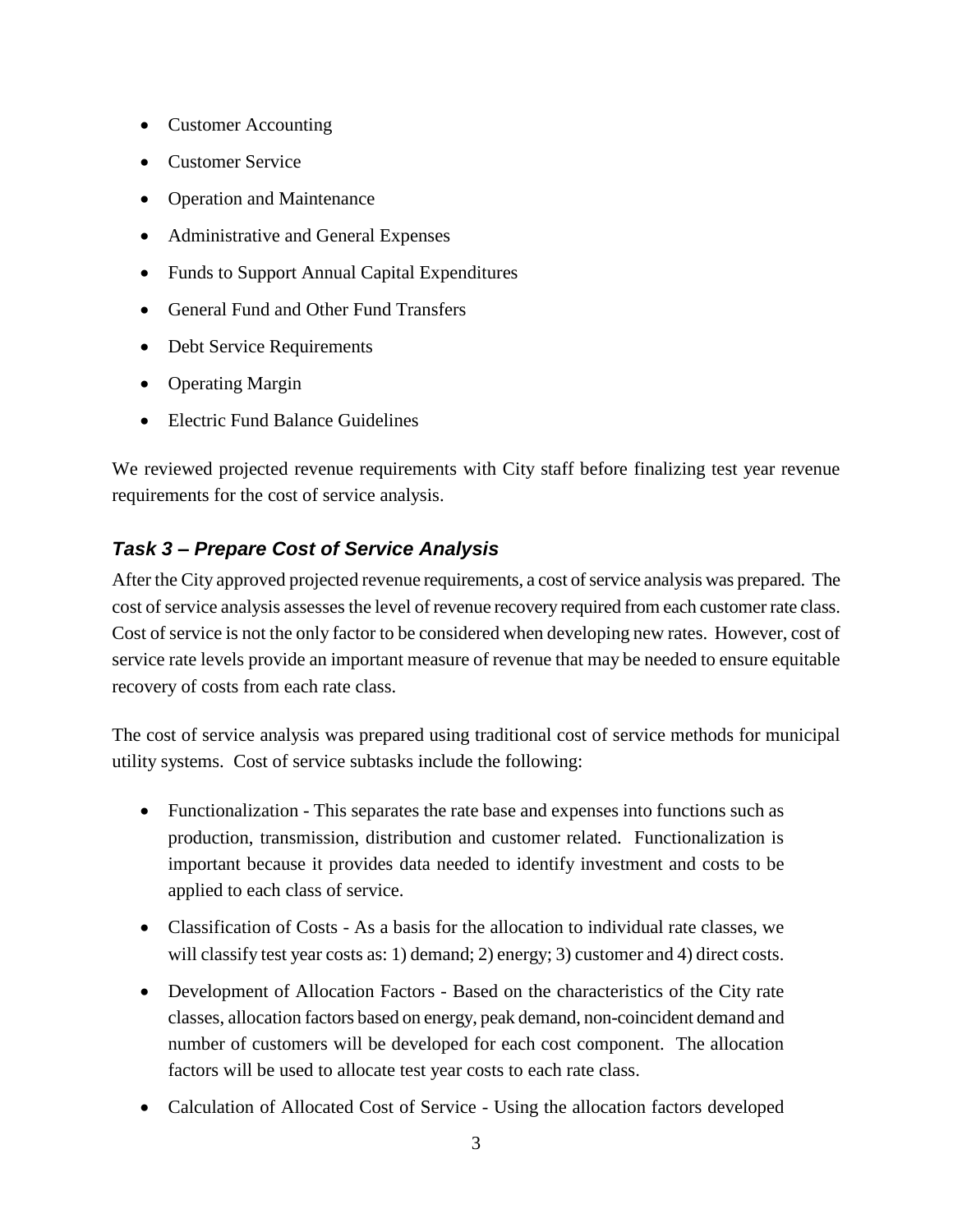above, the allocated cost of serving each rate class will be calculated. The resulting cost allocations will be used to develop electric rates in Task 4.

The cost of service analysis was prepared for each of the following electric rate classes:

- 1. Residential
- 2. Residential Outside
- 3. Commercial Single Phase
- 4. Commercial Three Phase (Less than 10,000 kWh)
- 5. Commercial Three Phase (10,000 kWh to 200,000 kWh)
- 6. Industrial
- 7. Security Lighting

The cost of service rates for each rate class were compared to revenue from each rate class using existing rates.

#### *Task 4 - Development of Electric Rates*

Rates were prepared for each customer rate class. The Operational Charge rider was updated to reflect 2018 power supply costs. Rate Tariffs were prepared and provided to City staff separately from this report.

#### *Task 5 – Development of Customer-Owned Generation Policy*

Sawvel coordinated with City management and with legal counsel to prepare a parallel generation tariff for renewable customer-owned generation. Sawvel assisted with preparing an interconnection standard, interconnection agreement and interconnection application. These documents are consistent with Kansas law. These documents were provided to City staff separately from this report.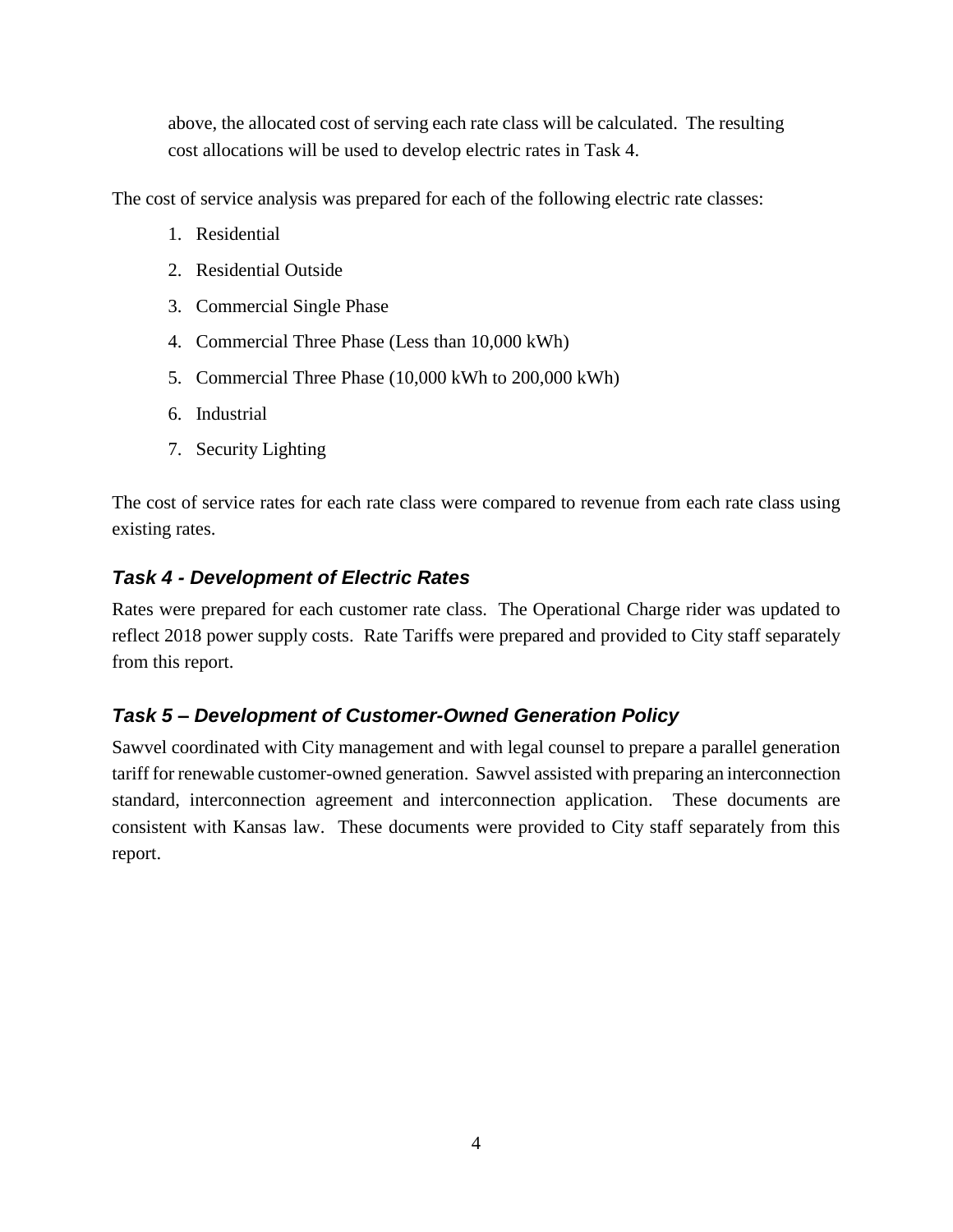## **DATA COLLECTION AND ANALYSIS**

The City and Sawvel representatives met to discuss data requirements for the Study. In summary, data requirements were defined as follows:

- Customer billing data including demand and energy requirements and billed amounts by customer class.
- Expected residential, commercial and industrial growth.
- Power supply invoices from KCP&L, WAPA and KMEA to the City for 2015, 2016 and 2017.
- Financial information such as utility budgets and audited financial statements.
- Projected 2017 through 2021 capital improvements.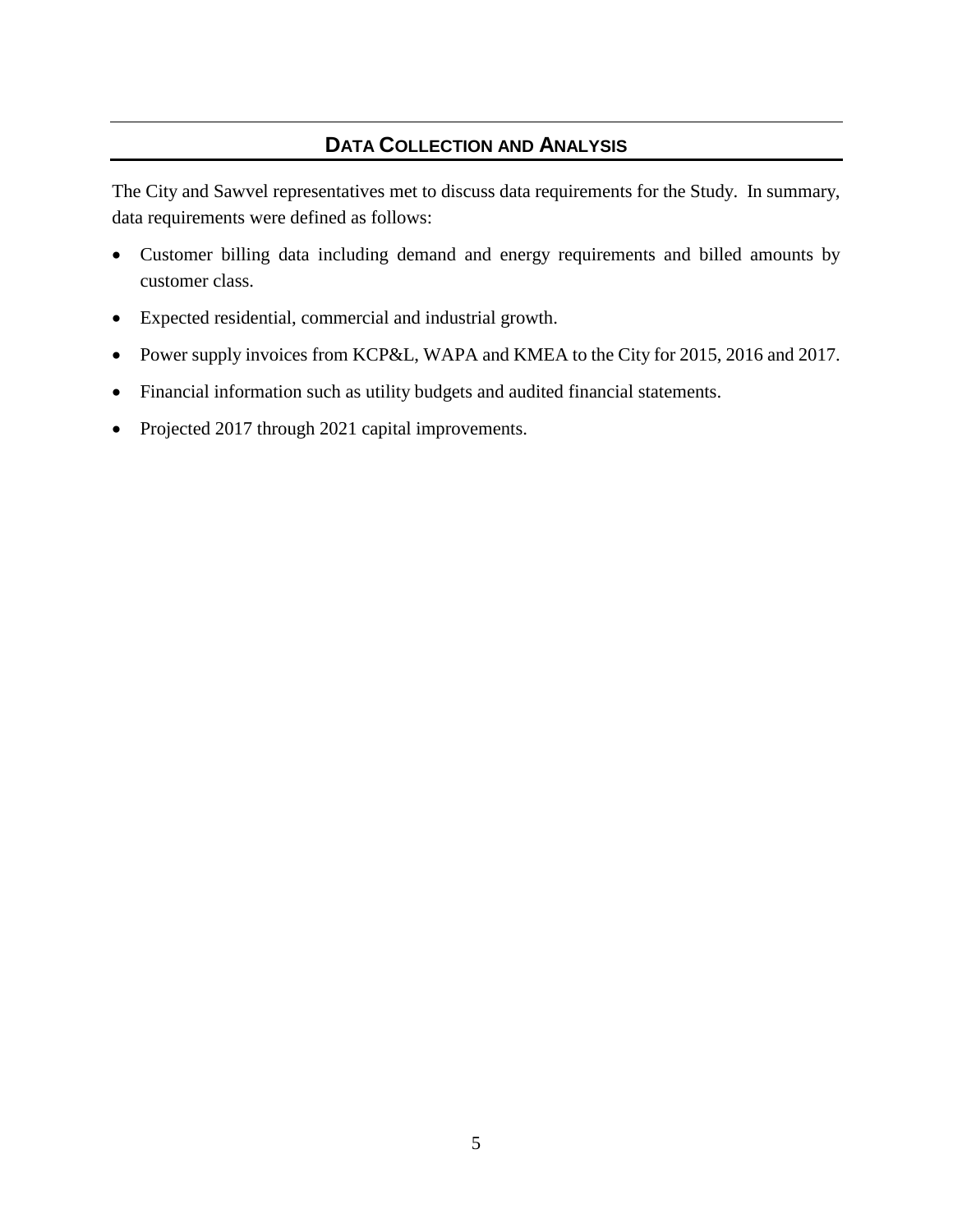## **SALES AND LOAD FORECAST**

The City provided historical energy sales for residential, commercial and industrial service customer classes. After reviewing historical sales, the following approach and assumptions were used in projecting energy sales and preparing a load forecast.

#### *Load Forecast*

Table 1 shows projected energy sales for each customer rate class. Table 2 shows historical and projected annual system energy requirements, system peak demands, and load factors for the electric system. Unaccounted for energy and losses were estimated to be approximately 5% of total energy requirements based on actual 2016 losses. System peak demand was projected using a system load factor of 44.6%. Zero load growth was projected for 2018 to 2021.

| <b>Rate Class</b>                     | 2017       | 2018       | 2019       | 2020       | 2021       |
|---------------------------------------|------------|------------|------------|------------|------------|
| $(1)$ Residential                     | 22,925,060 | 22,925,060 | 22,925,060 | 22,925,060 | 22,925,060 |
| $(2)$ Commercial                      | 1,962,804  | 1,962,804  | 1,962,804  | 1,962,804  | 1,962,804  |
| $(3)$ Commercial Three Phase $(<10k)$ | 3,388,722  | 3,388,722  | 3,388,722  | 3,388,722  | 3,388,722  |
| $(5)$ Residential Outside             | 40,051     | 40,051     | 40,051     | 40,051     | 40,051     |
| $(7)$ Commercial (Over 10k<200k)      | 5,524,013  | 5,524,013  | 5,524,013  | 5,524,013  | 5,524,013  |
| $(13)$ Industrial $(200k+)$           | 8,391,368  | 7,453,252  | 7,453,252  | 7,453,252  | 7,453,252  |
| Total                                 | 42,232,018 | 41,293,902 | 41,293,902 | 41,293,902 | 41,293,902 |

## **Table 1 Projected Energy Sales by Rate Class City of Eudora, Kansas**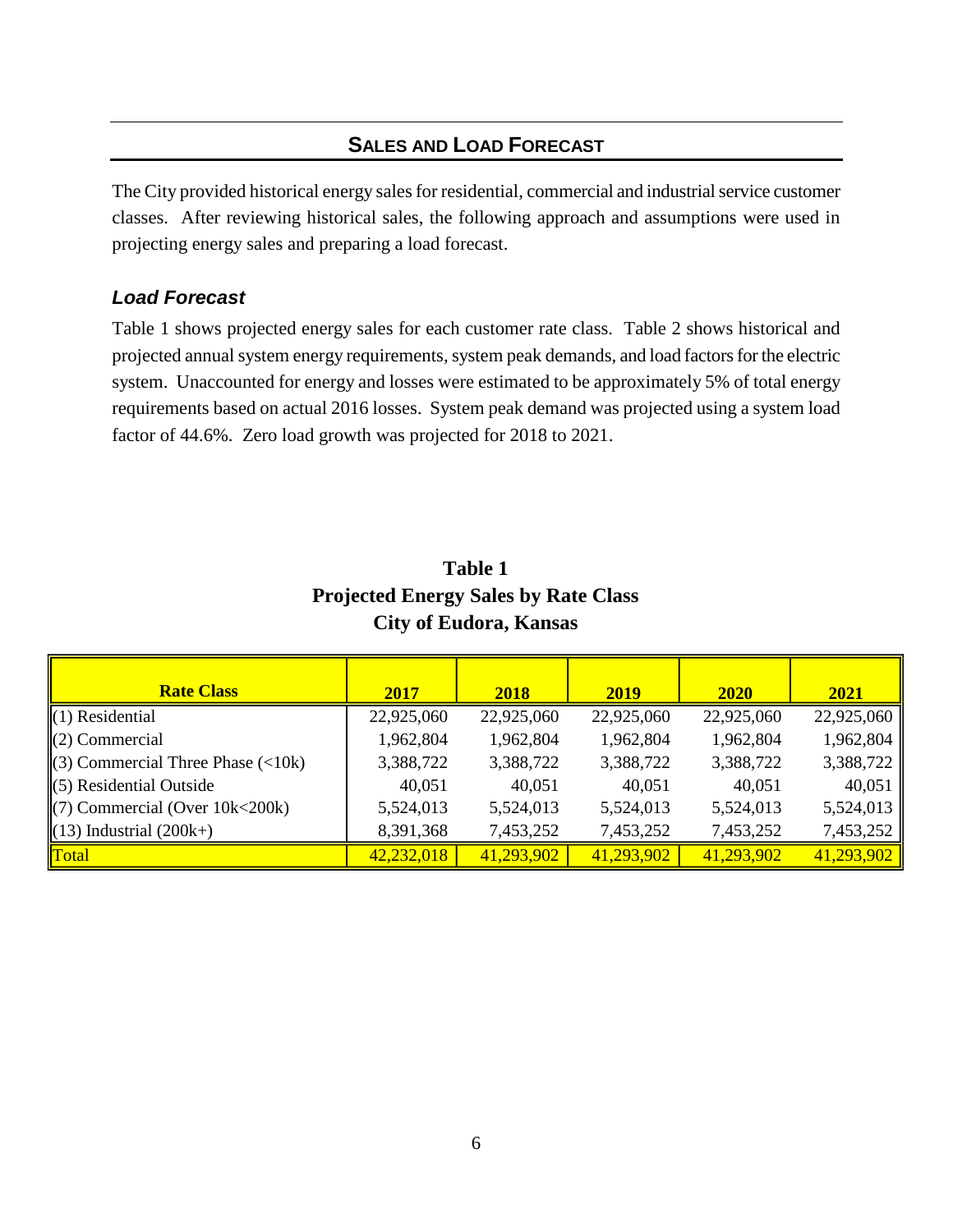# **Table 2 Historical and Projected Peak Demand and Energy Requirements Eudora, Kansas**

|            | <b>Peak</b><br><b>Demand</b> | <b>Growth</b><br><b>Rate</b> | <b>Energy</b><br><b>Requirement</b> | <b>Growth</b><br><b>Rate</b>            | <b>Annual</b><br><b>Load</b><br><b>Factor</b> |
|------------|------------------------------|------------------------------|-------------------------------------|-----------------------------------------|-----------------------------------------------|
| Year       | (MW)                         | $\left(\frac{0}{0}\right)$   | (MWh)                               | $\overline{\left( \frac{0}{0} \right)}$ | $\left(\frac{0}{0}\right)$                    |
| 2009       | 11,800                       | (3.4)                        | 41,390,400                          |                                         | 40.0                                          |
| 2010       | 12,640                       | 0.6                          | 47,025,600                          | 13.6                                    | 42.5                                          |
| 2011       | 13,103                       | 2.1                          | 46,392,215                          | (1.3)                                   | 40.4                                          |
| 2012       | 12,418                       | (5.2)                        | 46,137,925                          | (0.5)                                   | 42.4                                          |
| 2013       | 12,000                       | (3.4)                        | 46,283,032                          | 0.3                                     | 44.0                                          |
| 2014       | 12,307                       | 2.6                          | 49,137,465                          | 6.2                                     | 45.6                                          |
| 2015       | 12,400                       | 0.8                          | 49,179,482                          | 0.1                                     | 45.3                                          |
| 2016       | 12,307                       | (0.8)                        | 49,909,441                          | 1.5                                     | 46.3                                          |
| Historical |                              |                              |                                     |                                         |                                               |
| Projected  |                              |                              |                                     |                                         |                                               |
| 2017       | 12,000                       | (2.5)                        | 47,822,079                          | (4.2)                                   | 45.5                                          |
| 2018       | 12,000                       |                              | 46,834,588                          | (2.1)                                   | 44.6                                          |
| 2019       | 12,000                       |                              | 46,834,588                          |                                         | 44.6                                          |
| 2020       | 12,000                       |                              | 46,834,588                          |                                         | 44.6                                          |
| 2021       | 12,000                       |                              | 46,834,588                          |                                         | 44.6                                          |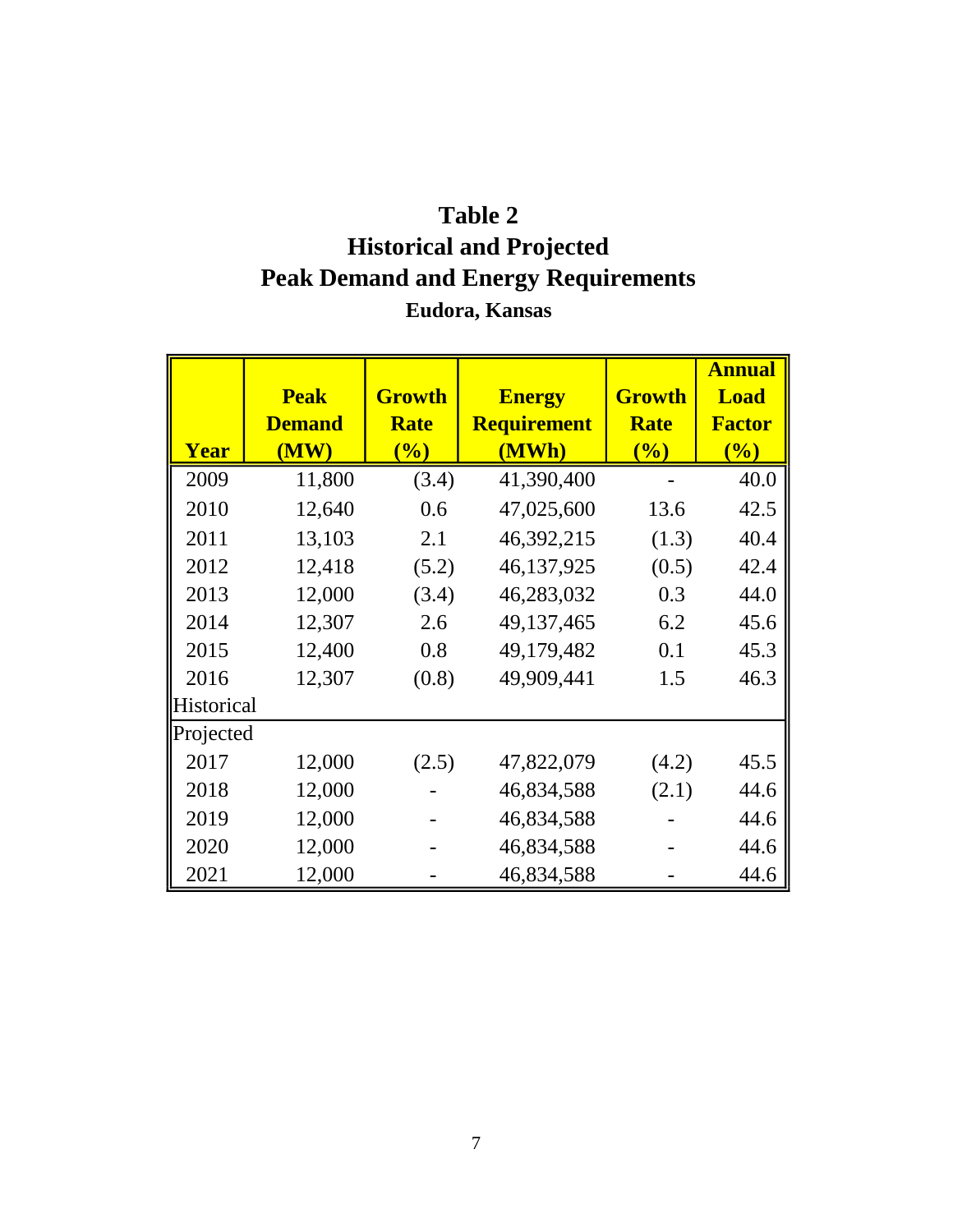## **PROJECTED REVENUE REQUIREMENTS**

Revenue requirements are costs associated with the operation, maintenance, capital improvements, transfers and/or deposits of electric utility monies to other funds and debt service less non-operating revenues. Projected revenue requirements for 2017 through 2021 were used to assess the adequacy of proposed electric rates.

Revenue requirements were projected from historical operating expenses and discussions with the City. Projected operating expenses for 2018, unless otherwise noted, were provided to Sawvel by City management. Projected power supply costs were estimated by Sawvel based on KCP&L contract power supply rates and 2018 WAPA rates. Table 3 shows projected revenue and expenses using existing rates. Table 4 shows that 2018 Test Year revenue requirements were projected at approximately \$4,889,500 including non-operating revenue and capital expenditures. The following paragraphs describe the revenue and expenses shown in Table 3 used to develop the 2018 Test Year revenue requirements.

## **OPERATING EXPENSES**

Sawvel categorized the City's expenses for purposes of the cost of service analysis. Consequently, some of the expense line items from the City's budget have been consolidated for use in the cost of service model.

## *Power Supply*

Sawvel prepared a power supply model that used KCP&L power supply rates from 2017 through 2021 and WAPA 2017 power supply rates. The power supply model calculated annual power supply costs for the study period 2017 through 2021. Power Supply costs were estimated at approximately \$3,410,000 in 2017 increasing to approximately \$3,836,500 in 2021.

## *Personnel*

Personnel expenses included labor, materials and supplies, and operation and maintenance expenses of the distribution system. Labor and materials were estimated at approximately \$744,500 in 2018.

## **OTHER INCOME/REVENUE**

Other income and revenue is projected at \$120,700 with zero escalation from 2018 to 2021.

## **CAPITAL IMPROVEMENTS**

Capital improvements were projected at \$200,000 annually as provided to Sawvel by City management.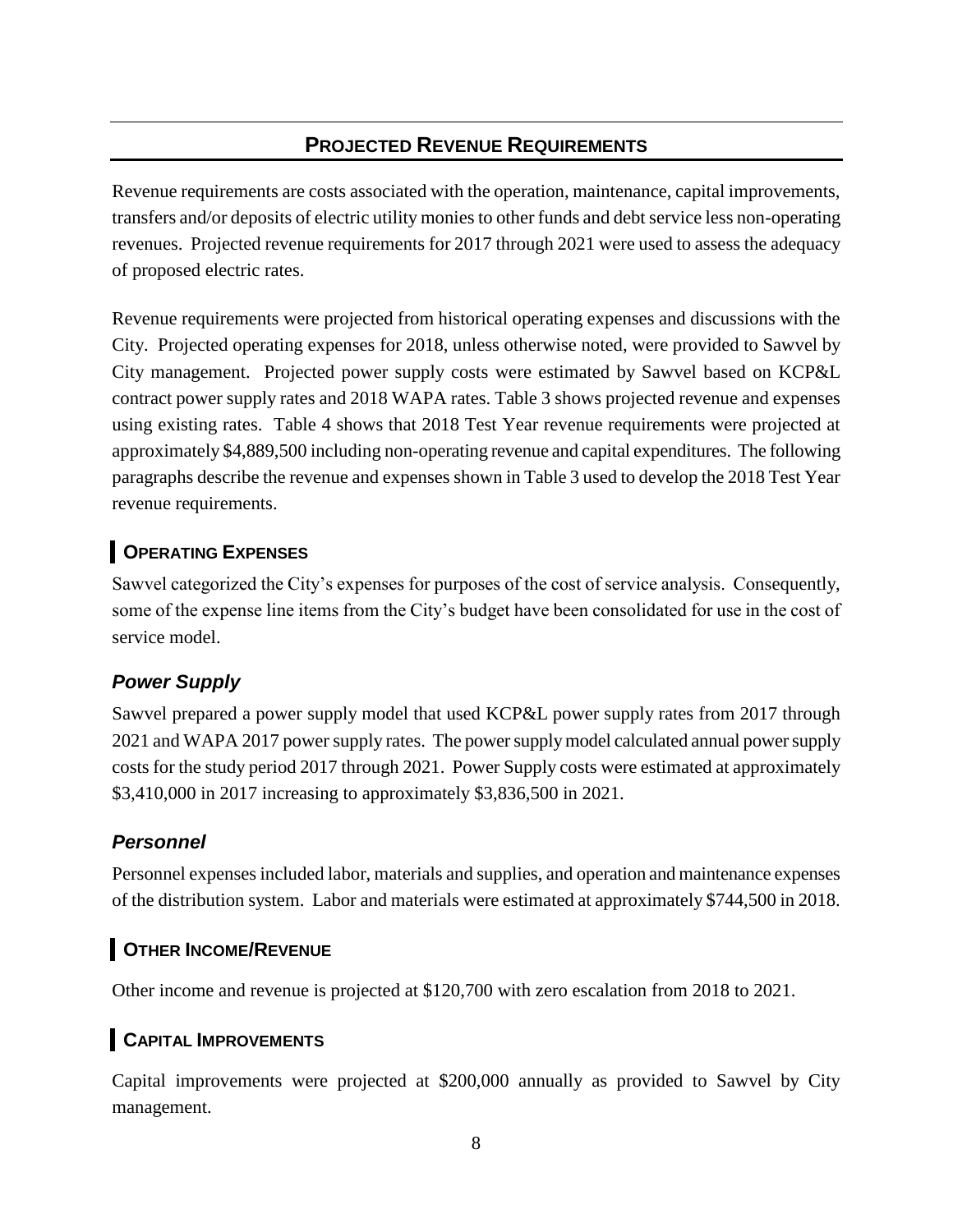## **MINIMUM FUND BALANCE GUIDELINES**

The City maintains cash reserves in its electric fund as part of prudent utility operating practice. As of year-end 2016, the electric fund balance was approximately \$2.1 million. A Minimum Fund Balance Guideline was used in designing rates to evaluate the changes on the City electric fund balance. The Minimum Fund Balance Guideline is 21% of operating expenses, debt service and capital improvements.

## **PROJECTED REVENUE AND EXPENSES AT EXISTING RATES**

Revenue from existing rates is insufficient to generate a positive margin (revenue minus expenses) and meet fund balance guidelines through 2021. The existing electric fund balance is projected to decrease during the planning period.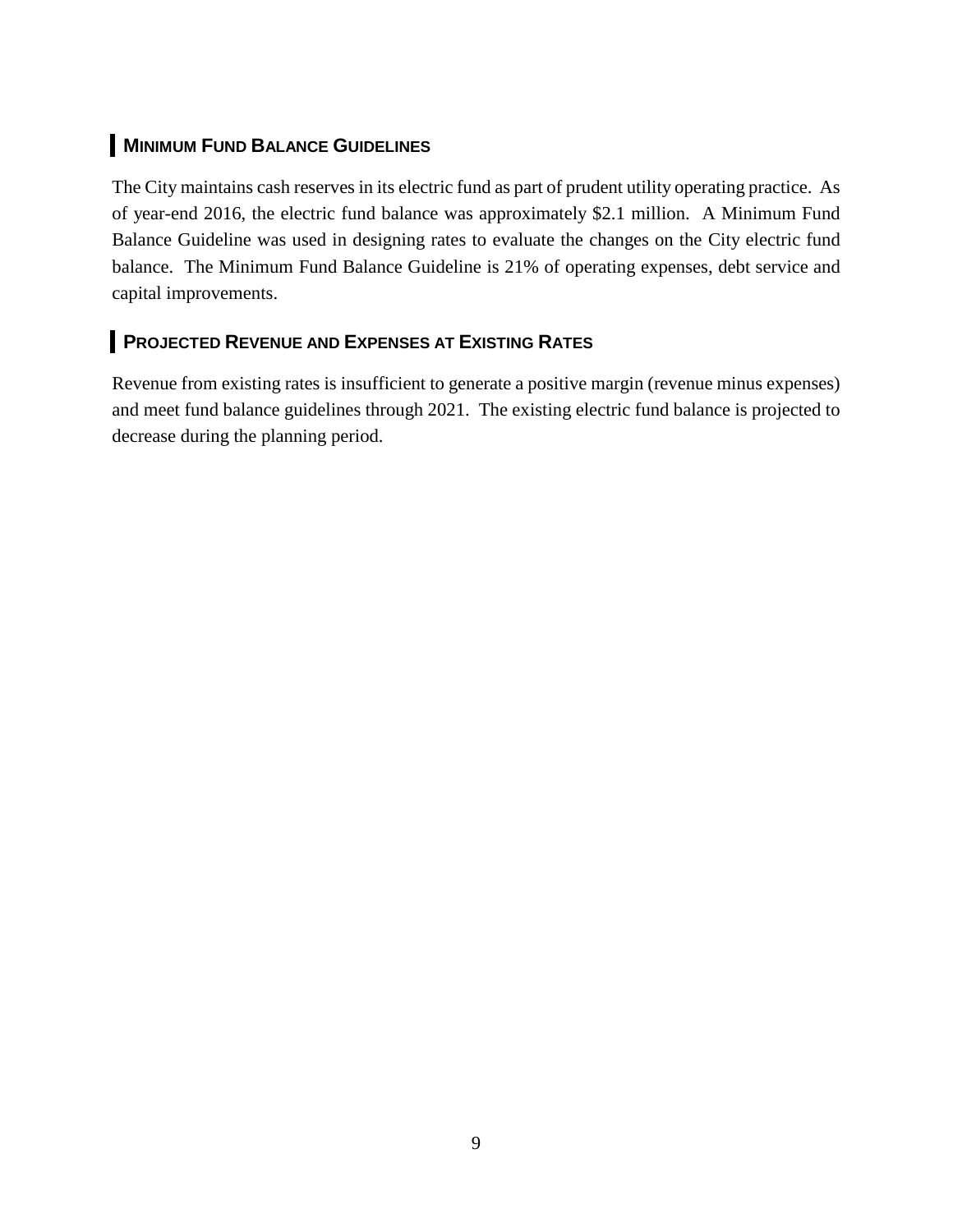#### **Table 3 Historical and Projected Operating Statement Existing Rates City of Eudora, Kansas**

|                                             | <b>Actual</b> | <b>Projected</b> |           |           |              |           |
|---------------------------------------------|---------------|------------------|-----------|-----------|--------------|-----------|
| <b>Description</b>                          | 2016          | 2017             | 2018      | 2019      | 2020         | 2021      |
| <b>OPERATING REVENUE</b>                    |               |                  |           |           |              |           |
| (1) Residential                             |               | 2,632,793        | 2,632,793 | 2,632,793 | 2,632,793    | 2,632,793 |
| (2) Commercial                              |               | 218,224          | 218,224   | 218,224   | 218,224      | 218,224   |
| (3) Demand                                  |               | 343,201          | 343,201   | 343,201   | 343,201      | 343,201   |
| (5) Residential Outside                     |               | 5,329            | 5,329     | 5,329     | 5,329        | 5,329     |
| (7) Demand (Over 10k<200k)                  |               | 559,700          | 559,700   | 559,700   | 559,700      | 559,700   |
| $(13)$ Demand $(200k+)$                     |               | 588,800          | 556,508   | 624,681   | 646,545      | 662,708   |
| Water/Sewer                                 |               | $\mathbf{0}$     | 0         | 0         | $\mathbf{0}$ | $\Omega$  |
| <b>Security Lighting</b>                    |               | 3,480            | 3,480     | 3,480     | 3,480        | 3,480     |
| Power Cost Adjustment <sup>(1)</sup>        |               | 453,917          | 700,256   | 808,977   | 918,427      | 1,028,559 |
| Power Cost Adjustment (\$/kWh)              |               | 0.01075          | 0.01696   | 0.01959   | 0.02224      | 0.02491   |
| <b>Total Revenue from Sales</b>             | 4,799,124     | 4,805,443        | 5,019,491 | 5,196,384 | 5,327,698    | 5,453,993 |
| <b>Other Income/Revenue</b>                 |               |                  |           |           |              |           |
| Licenses and Permits                        | 5,715         | 4,000            | 5,700     | 5,700     | 5,700        | 5,700     |
| Door Hanger Fees                            | 24,416        | 11,500           | 20,000    | 20,000    | 20,000       | 20,000    |
| <b>Reconnect Fees</b>                       | 2,887         | 4,000            | 2,500     | 2,500     | 2,500        | 2,500     |
| <b>Customer Penalty Receipts</b>            | 76,776        | 70,000           | 70,000    | 70,000    | 70,000       | 70,000    |
| New Resident Fee                            | 13,000        | 12,000           | 12,000    | 12,000    | 12,000       | 12,000    |
| <b>Interest Earnings</b>                    | 7,901         | 2,000            | 8,000     | 8,000     | 8,000        | 8,000     |
| <b>Returned Check Fees</b>                  | 2,760         | 3,000            | 2,500     | 2,500     | 2,500        | 2,500     |
| Other - Miscellaneous                       | 1,694         | 500              | 0         | 0         | $\Omega$     | $\bf{0}$  |
| <b>Total Other Income/Revenue</b>           | 135,150       | 107,000          | 120,700   | 120,700   | 120,700      | 120.700   |
| <b>OPERATING EXPENSES</b>                   |               |                  |           |           |              |           |
| Personnel <sup>(2)</sup>                    |               |                  |           |           |              |           |
| Wages and Salaries <sup>(3)</sup>           | 407,970       | 486,824          | 528,250   | 546,739   | 565,875      | 585,680   |
| Overtime Wages                              | 2,500         | 8,000            | 5,000     | 5,175     | 5,356        | 5,544     |
| Social Security                             | 30,766        | 37,854           | 40,799    | 42,227    | 43,705       | 45,235    |
| <b>KPERS</b>                                | 31,890        | 35,613           | 56,883    | 58,874    | 60,934       | 63,067    |
| <b>Health Insurance</b>                     | 56,458        | 66,487           | 80,138    | 92,159    | 105,983      | 121,880   |
| Unemployment                                | 865           | 1,039            | 1,333     | 1,380     | 1,428        | 1,478     |
| Travel & Training (KMU training 2625)       | 17,573        | 17,978           | 18,000    | 18,360    | 18,727       | 19,102    |
| <b>Workmans Comp Premium</b>                | 13,614        | 20,077           | 14,044    | 14,536    | 15,044       | 15,571    |
| <b>Total Personnel</b>                      | 561,635       | 673,872          | 744,448   | 779,449   | 817,053      | 857,557   |
| Contractual                                 |               |                  |           |           |              |           |
| Purchased Power (KCPL/KMEA)                 | 3,358,727     | 3,409,753        | 3,508,242 | 3,616,962 | 3,726,412    | 3,836,544 |
| Utilities <sup>(4)</sup>                    | 19,941        | 14,474           | 24,000    | 24,720    | 25,462       | 26,225    |
| Contract Services <sup>(5)</sup>            | 3,366         | 7,995            | 7,250     | 7,468     | 7,692        | 7,922     |
| Professional Services <sup>(6)</sup>        | 48,133        | 37,325           | 61,300    | 63,139    | 65,033       | 66,984    |
| Dues & Subscriptions <sup>(7)</sup>         | 11,724        | 11,210           | 11,300    | 11,526    | 11,757       | 11,992    |
| Tree Trimming                               | 42,600        | 40,000           | 50,000    | 51,500    | 53,045       | 54,636    |
| <b>Liability Insurance Premiums</b>         | 17,494        | 17,886           | 18,200    | 18,746    | 19,308       | 19,888    |
| <b>Total Contractual</b>                    | 3,501,985     | 3,538,643        | 3,680,292 | 3,794,061 | 3,908,709    | 4,024,192 |
| <b>Commodities</b>                          |               |                  |           |           |              |           |
| Uniforms                                    | 10,668        | 2,550            | 5,000     | 5,100     | 5,202        | 5,306     |
| <b>Office Supplies</b>                      | 2,634         | 1,020            | 2,000     | 2,040     | 2,081        | 2,122     |
| Other Supplies & Equipment <sup>(8)</sup>   | 28,073        | 26,500           | 26,500    | 27,030    | 27,571       | 28,122    |
| Electric Line Supplies <sup>(9)</sup>       | 37,346        | 30,000           | 51,000    | 52,020    | 53,060       | 54,122    |
| Vehicle & Equip Parts/Maint <sup>(10)</sup> | 14,342        | 25,500           | 17,500    | 18,025    | 18,566       | 19,123    |
| Vehicle Gas & Oil                           | 8,929         | 15,300           | 15,000    | 15,450    | 15,914       | 16,391    |
| <b>Shop Supplies</b>                        | 5,473         | 2,500            | 6,000     | 6,120     | 6,242        | 6,367     |
| <b>Facilities Maintenance</b>               | 3,701         | 7,070            | 4,000     | 4,080     | 4,162        | 4,245     |
| <b>Total Commodities</b>                    | 111,166       | 110,440          | 127,000   | 129,865   | 132,797      | 135,798   |
| <b>TOTAL OPERATING EXPENSES</b>             | 4,174,787     | 4,322,955        | 4,551,739 | 4,703,375 | 4,858,559    | 5,017,547 |
| <b>NET OPERATING INCOME</b>                 | 759,486       | 589,488          | 588,452   | 613,709   | 589,839      | 557,147   |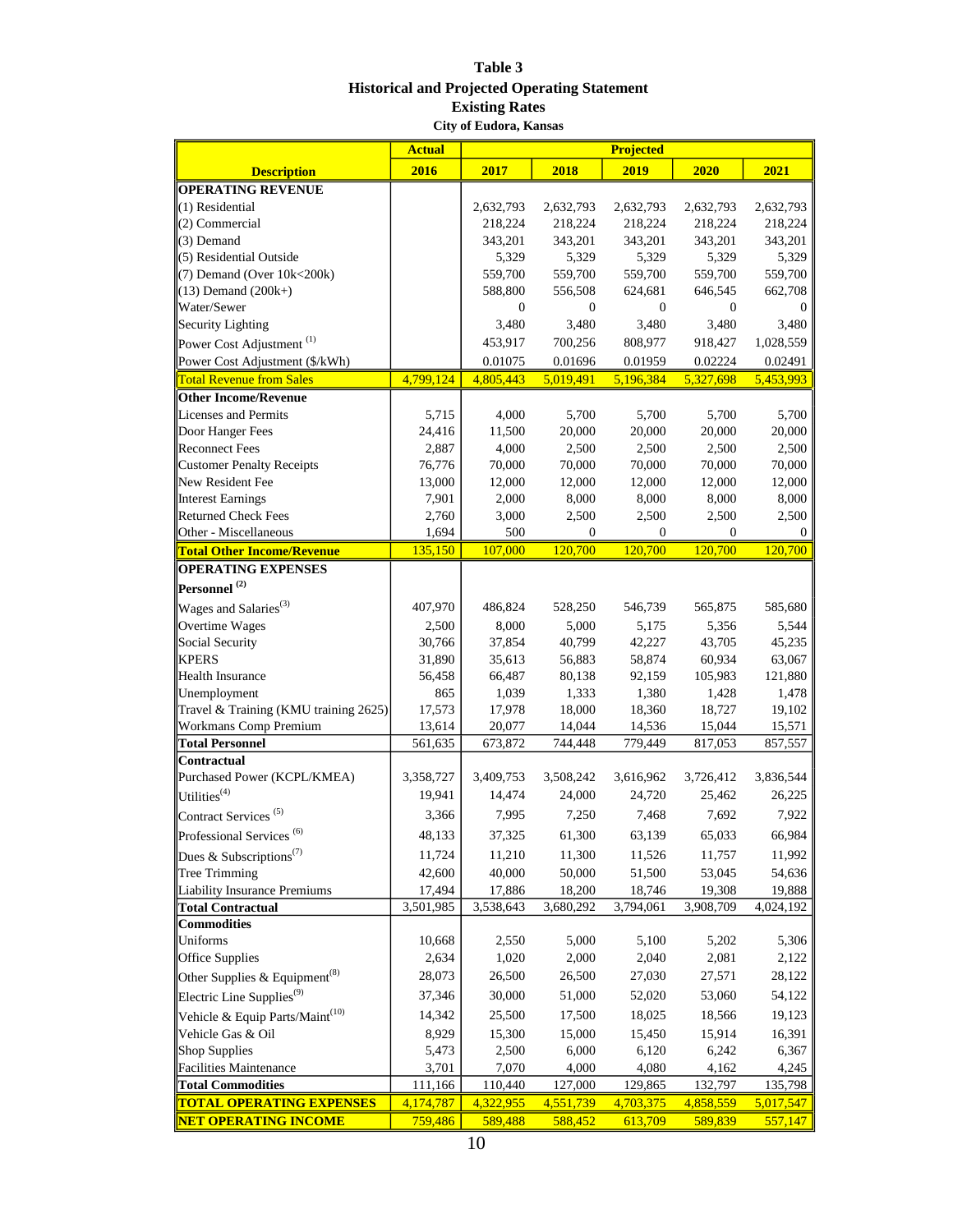#### **Table 3 Historical and Projected Operating Statement Existing Rates City of Eudora, Kansas**

|                                                                 | <b>Actual</b> | <b>Projected</b> |            |            |              |            |
|-----------------------------------------------------------------|---------------|------------------|------------|------------|--------------|------------|
| <b>Description</b>                                              | 2016          | 2017             | 2018       | 2019       | 2020         | 2021       |
| <b>Debt Service</b>                                             |               |                  |            |            |              |            |
| Capital Leases - Principal (PW41 2015 F                         | 31,555        | 32,500           | 32,500     |            |              |            |
| Computer Lease                                                  |               | 2,040            |            |            |              |            |
| Electric Debt (LED Lighting and Hvac 3                          | 33,186        | 33,186           | 33,186     | 33,186     | 33,186       | 33,186     |
| Meters (PW52 \$930,000)                                         |               | 70,366           | 71,675     | 71,675     | 71,675       | 71,675     |
| Software Loan (AD08 Financial)                                  | 23,305        | 23,305           | 23,305     | 23,305     |              |            |
| <b>Total Debt Service</b>                                       | 88,047        | 161,397          | 160,666    | 128,166    | 104,861      | 104,861    |
| <b>Capital Improvements</b>                                     | 36,137        | 217,000          | 200,000    | 200,000    | 200,000      | 200,000    |
| <b>Total Capital Improvements</b>                               | 36,137        | 217,000          | 200,000    | 200,000    | 200,000      | 200,000    |
| <b>Balance Available for Other Purposes</b>                     | 635,303       | 211,091          | 227,786    | 285,543    | 284,978      | 252,286    |
| lAnnual kWh Sales                                               | 43,292,464    | 42,232,018       | 41,293,902 | 41,293,902 | 41,293,902   | 41,293,902 |
| Revenue per kWh (\$/kWh)                                        | 0.11085       | 0.11379          | 0.12156    | 0.12584    | 0.12902      | 0.13208    |
| % Change                                                        | 7.9           | 2.6              | 6.8        | 3.5        | 2.5          | 2.4        |
| <b>Electric Fund Balance</b>                                    |               |                  |            |            |              |            |
| Beginning of Year                                               | 2,151,136     | 2,132,398        | 1,661,005  | 1,206,306  | 891,849      | 576,828    |
| Deposit from Current Year Revenue                               |               | 211,091          | 227,786    | 285,543    | 284,978      | 252,286    |
| Transfer to General Fund                                        | (626,962)     | (682, 484)       | (682, 484) | (600,000)  | (600,000)    | (600,000)  |
| <b>II</b> nvestments                                            | 0             | 0                |            |            | $\mathbf{0}$ |            |
| End of Year                                                     | 2,132,398     | 1,661,005        | 1,206,306  | 891,849    | 576,828      | 229,114    |
| <b>Fund Balance Guideline</b>                                   |               |                  |            |            |              |            |
| $\left 21\right\rangle$ % of Operating Expenses <sup>(11)</sup> | 902,784       | 987,284          | 1,031,605  | 1,056,624  | 1,084,318    | 1,117,706  |

(1) PCA Calculated using Power Supply Cost in base rate of \$0.068/kWh-sold

<sup>(2)</sup> Overtime, Social Security, KPERS, Unemployment and Workman's Compensation are calculated as a ratio of Wage and Salary in 2017 and carried through 2021 (e.g.2017 KPERS (\$37,854) divided by 2017 Wage and Salary (\$486,824) = 0.077).

(3) Includes Wages and Salaries and Part Time Salaries.

(4) Includes Natural Gas, Cellular Phone, Data Services and Other Utilities.

<sup>(5)</sup> Includes Medical Services, Building/Grounds Maintenance Services, Electric System Maintenance and Repair and other Contract Services.

<sup>(6)</sup> Includes Credit card transaction fees, legal services, financial services, Engineering services, printing and copying services, mowing services, protective equipment testing, other professional services and equipment rental.

(7) Includes Advertising.

(8) Includes IT Supplies and Equipment.

 $^{(9)}$  2017 Includes Electric System Supplies. Electric Line Supplies Adjusted from \$122,400 to \$30,000 to avoid double counting capital

 $(10)$  Includes Vehicle & Equipment parts and maintenance and maintenance services.

(11) Includes Operating Expenses, Debt Service and Capital Improvements.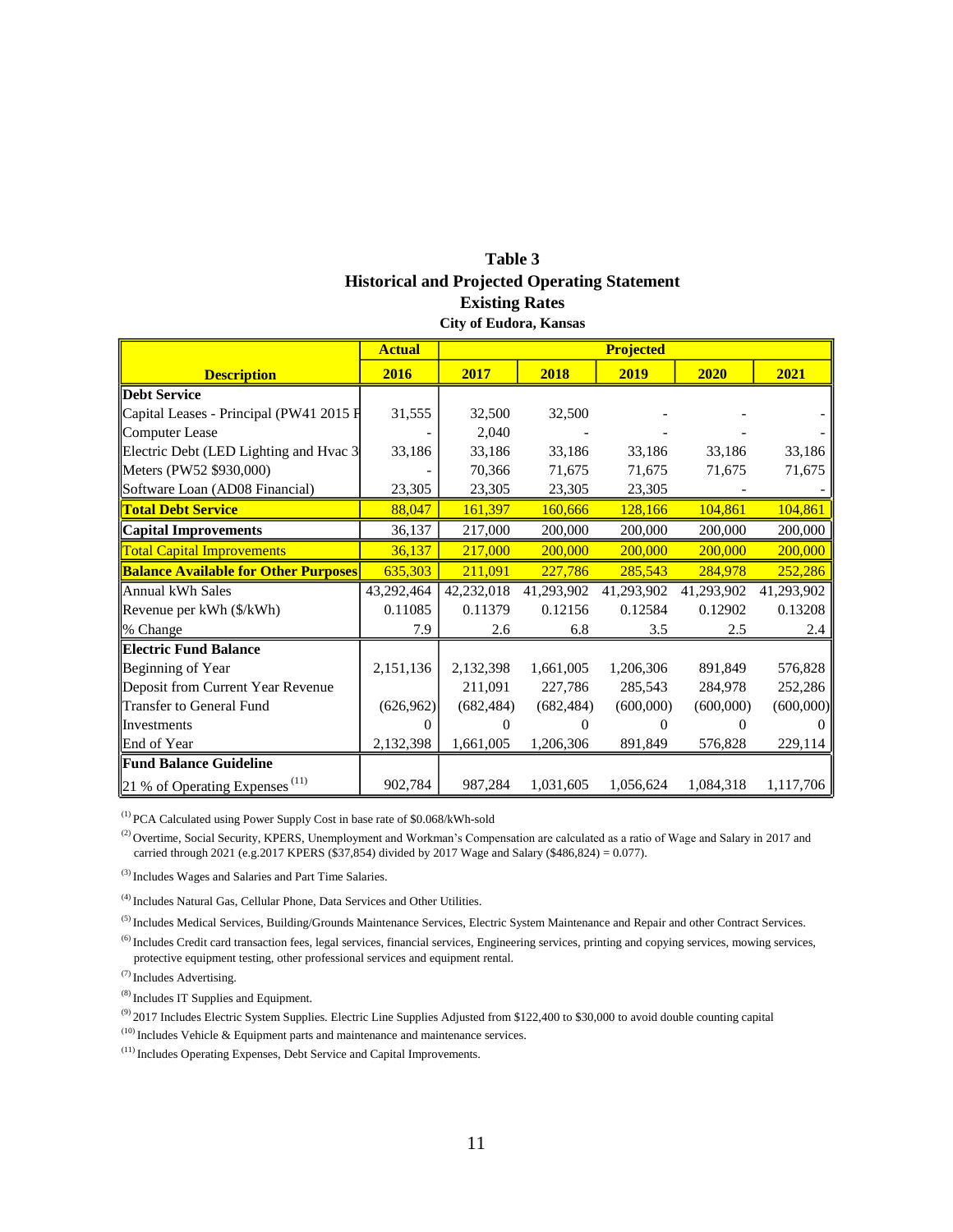## **Table 4 2018 Test Year Revenue Requirement (\$)**

#### **Eudora, KS**

| <b>Description</b>                         | <b>Test Year</b><br>2018 |
|--------------------------------------------|--------------------------|
| <b>OPERATING EXPENSES</b>                  |                          |
| <b>Power Supply</b>                        |                          |
| Labor                                      |                          |
| <b>Purchased Power</b>                     | 3,508,242                |
| <b>Total Power Supply</b>                  | 3,508,242                |
| <b>Distribution System</b>                 |                          |
| Labor                                      | 480,047                  |
| <b>Employee Benefits</b>                   | 148,249                  |
| <b>FICA</b> Expense                        | 29,767                   |
| <b>Substation Maintenance</b>              |                          |
| <b>Transformers</b>                        |                          |
| <b>Electric Line Supplies</b>              | 51,000                   |
| Metering                                   |                          |
| <b>Tree Trimming</b>                       | 50,000                   |
| <b>Equipment Maintenance</b>               | 39,750                   |
| <b>Shop Supplies</b>                       | 6,000                    |
| Other                                      |                          |
| <b>Total Distribution System</b>           | 804,814                  |
| <b>Customer Accounts</b>                   |                          |
| Margin                                     | 98,770                   |
| <b>Uncollectible Accounts</b>              |                          |
| <b>Total Customer Accounts</b>             | 98,770                   |
| <b>Administrative &amp; General Office</b> |                          |
| Labor                                      | 53,203                   |
| Office Supplies & Expenses                 | 26,000                   |
| <b>Employee Benefits</b>                   | 9,149                    |
| Rents                                      |                          |
| <b>FICA Expense</b>                        | 11,032                   |
| <b>Utility Receipts Tax</b>                |                          |
| <b>Travel</b> , Dues                       | 11,300                   |
| <b>Electric Equipment</b>                  | 4,000                    |
| <b>Office Equipment</b>                    | 26,500                   |
| Transfers/Loans                            |                          |
| Safety & Training                          | 18,000                   |
| Reimbursable Expenses                      |                          |
| <b>Other Expenses</b>                      | 79,500                   |
| Total Administrative & General             | 238,684                  |
| <b>TOTAL OPERATING EXPENSES</b>            | 4,650,509                |
| 12                                         |                          |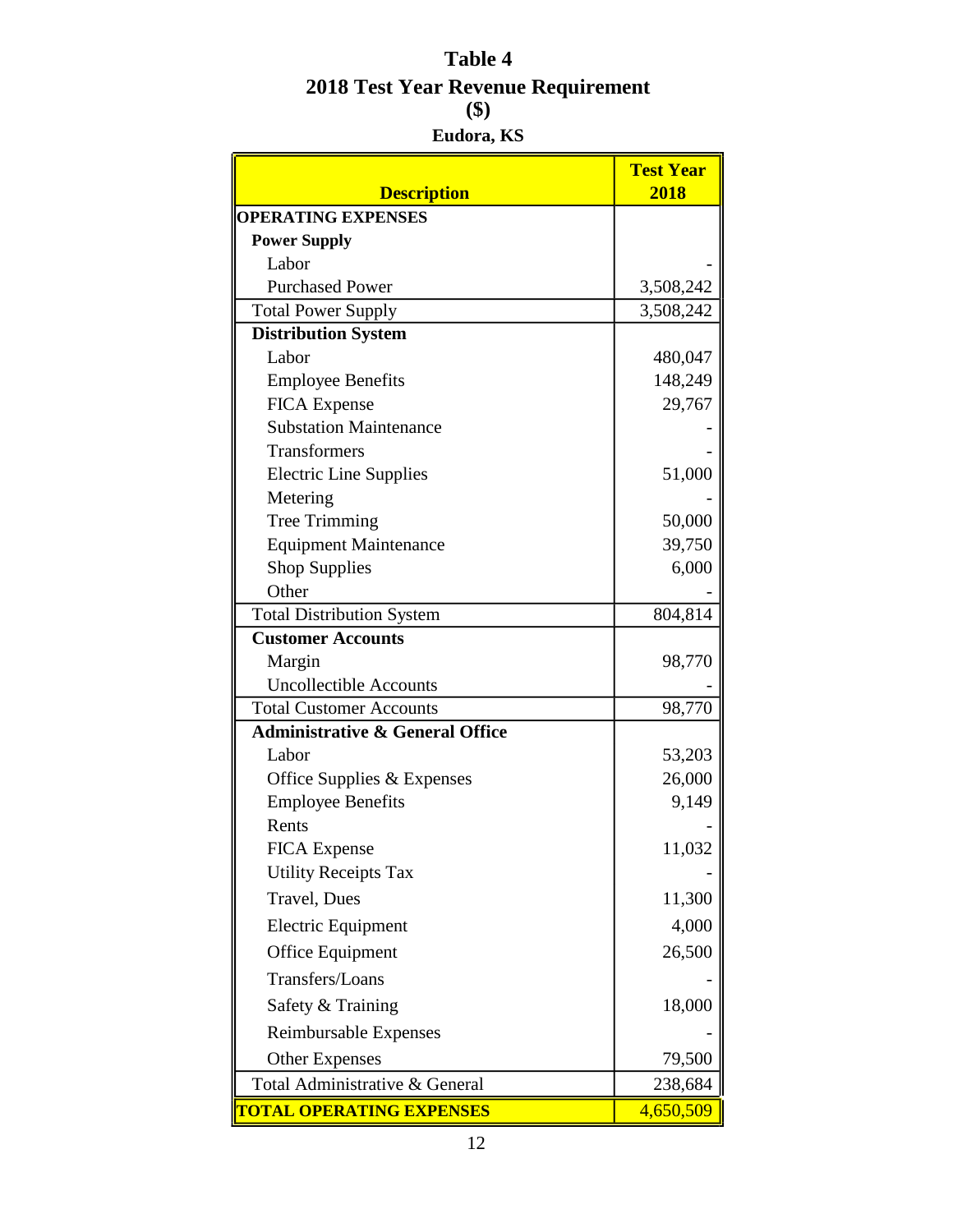# **2018 Test Year Revenue Requirement (\$) Table 4 (Continued)**

# **Eudora, KS**

| <b>Description</b>                             | <b>Test Year</b><br>2018 |
|------------------------------------------------|--------------------------|
| <b>Other Income/Revenue</b>                    |                          |
| <b>Licenses and Permits</b>                    | 5,700                    |
| Door Hanger Fees                               | 20,000                   |
| <b>Reconnect Fees</b>                          | 2,500                    |
| <b>Customer Penalty Receipts</b>               | 70,000                   |
| <b>New Resident Fee</b>                        | 12,000                   |
| <b>Interest Earnings</b>                       | 8,000                    |
| <b>Returned Check Fees</b>                     | 2,500                    |
| Other - Miscellaneous                          |                          |
| <b>Total Other Income/Revenue</b>              | 120,700                  |
| <b>Debt Service</b>                            |                          |
| Capital Leases - Principal (PW41 2015 F550)(11 | 31,530                   |
| Electric Debt (LED Lighting and Hvac 360)      | 33,186                   |
| Meters (PW52 \$930,000)                        | 71,675                   |
| Software Loan (AD08 Financial)(13)             | 23,305                   |
| <b>Total Debt Service</b>                      | 159,696                  |
| <b>Capital Improvements</b>                    |                          |
| Normalized Cap. Improv. Plan                   | 200,000                  |
|                                                |                          |
| <b>Transfers to Depreciation/Electric Fund</b> |                          |
| <b>Total Capital Improvements</b>              | 200,000                  |
| <b>Total Revenue Requirements</b>              | 4,889,505                |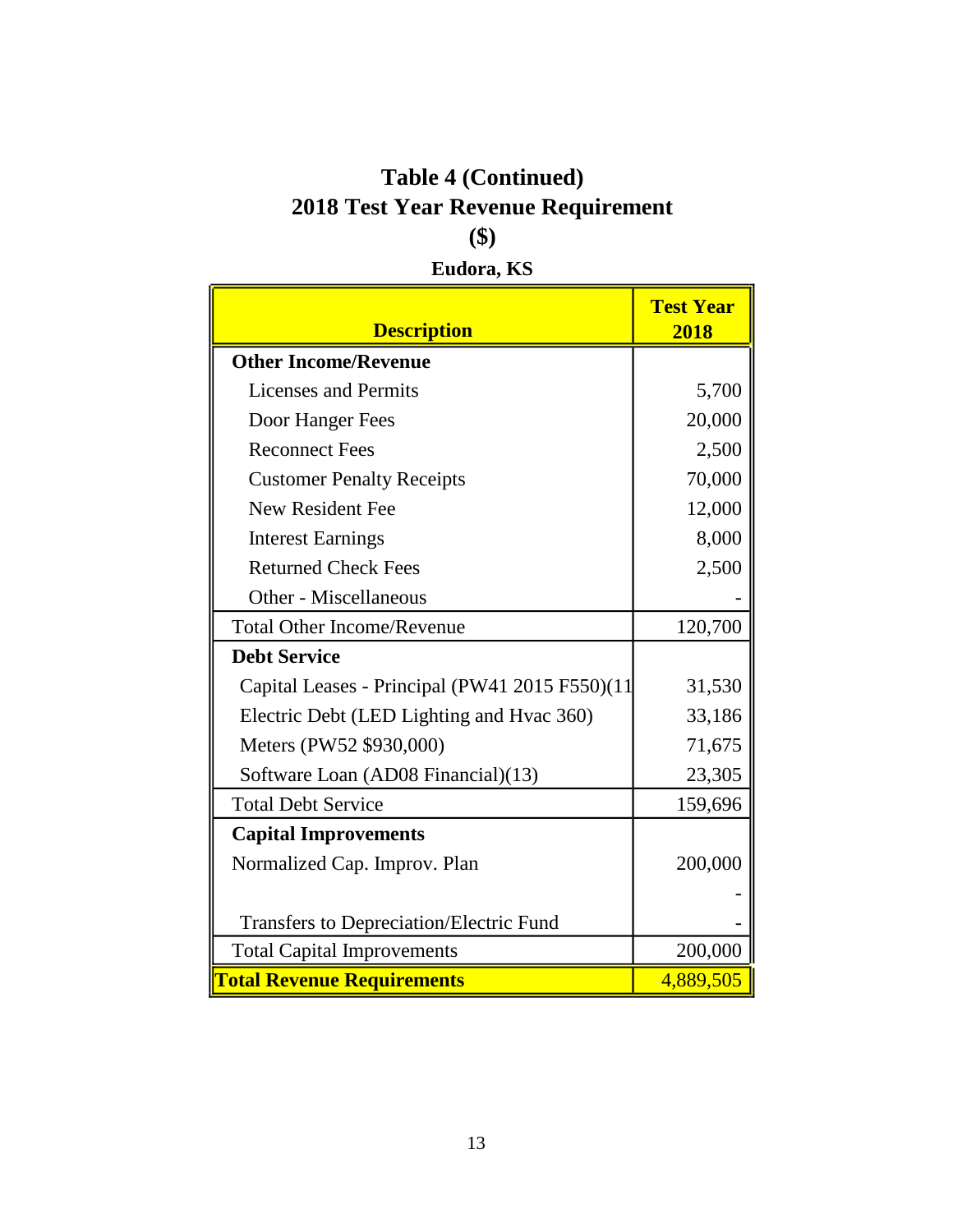## **COST OF SERVICE ANALYSIS**

A cost of service study is an analytical process of assigning a proportionate share of the cost of owning, operating and maintaining an electric utility system to the customers it serves. Cost of service studies are used for the following purposes:

- To allocate costs to different categories of customers based on how each category cause costs to be incurred.
- To calculate costs of individual types of service based on the costs each service requires the utility to expend.
- To provide information to utility management to evaluate costs incurred by customer class.

The cost of service is prepared for a specific test period, usually one year. The utility's test period revenue requirements were allocated to the customer rate classes proportional to the cost of providing utility services to each of the customer rate classes. For purposes of this Study, 2018 is the test year.

The cost allocation process consists of three major parts: functionalization of costs, classification of costs, and allocation of costs among the customer groups.

- **1. Functional Analysis** This separates the rate base and expenses into functions such as production, transmission, distribution and customer related. This functionalization is important because it provides data needed to identify investment and costs to be applied to each class of service.
- **2. Classification of Costs** As a basis for the allocation to individual rate classes, expenses were classified for the test year. Costs were classified as: 1) demand; 2) energy; 3) customer and 4) direct.
- **3. Development of Allocation Factors** Based on the characteristics of the City's rate classes, test allocation factors were estimated based on energy, peak demand, non-coincident demand and number of customers for each cost component. The allocation factors were used to allocate test year costs to each rate class.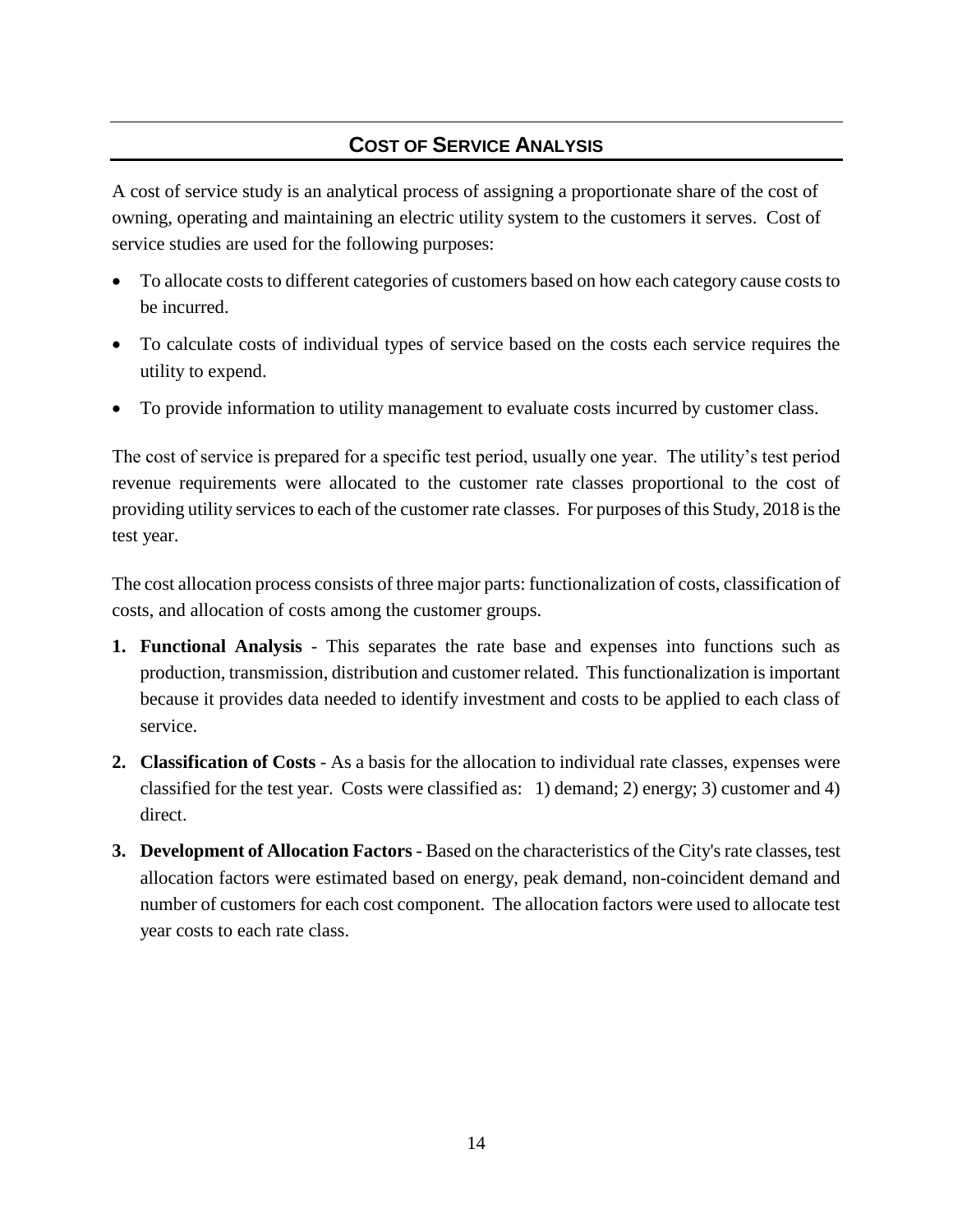**4. Calculation of Allocated Cost of Service** - The allocation factors developed above were used to allocate the cost of serving each rate class. The resulting costs allocated to each customer rate class are used as a guideline to develop electric rates. The following expenses were allocated to the customer rate classes as described below:

**Power Supply Demand** - Demand related charges for power purchased from KCP&L and WAPA.

**Power Supply Energy** - Energy related charges for power purchased from KCP&L and WAPA.

**Transmission Demand** - Charges for transmitting power across the SPP transmission system.

**Substation Demand** - Substation facilities operation and maintenance and improvement expenses.

**Primary Demand** - Operation and maintenance and improvement expenses on primary feeders and related facilities based on the demand imposed on the primary facilities.

**Primary Customer** - Operation and maintenance and improvement expenses on primary feeders and related facilities specific to a customer.

**Secondary Demand** - Operation and maintenance and improvement expenses on secondary facilities based on demand imposed on secondary facilities.

**Secondary Customer** - Operation and maintenance and improvement expenses on secondary facilities including service transformers specific to a customer on the system.

**Meters** – Operation and Maintenance expenses on customer meter.

**Services** - Includes secondary conductors and the system from the secondary system to the customer meter and service entrance.

**Billing and Accounting** - Billing, accounting, collection, and record keeping expenses.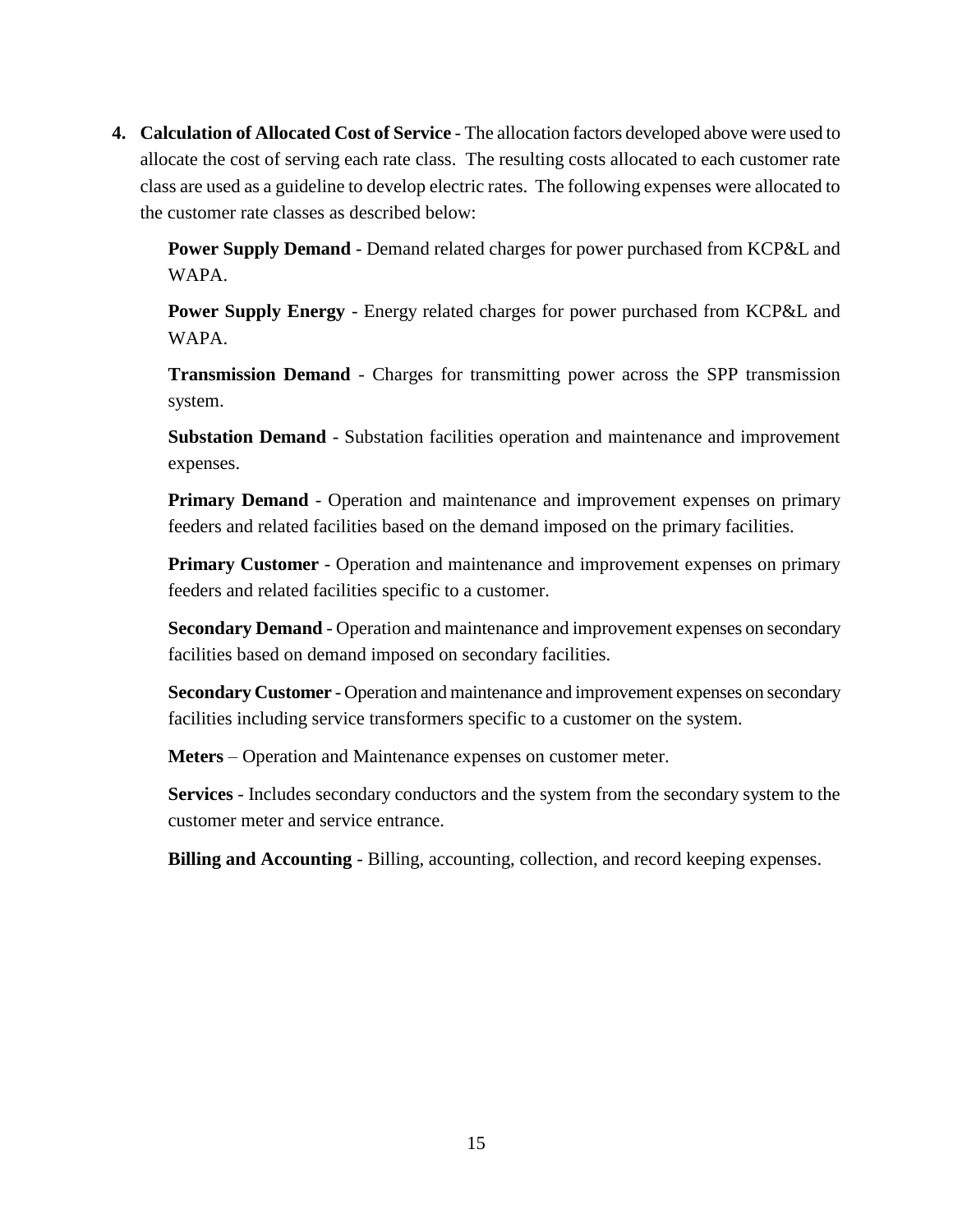## **COST OF SERVICE CONCLUSIONS**

The 2018 Cost of Service analysis indicates that several rate classes should be increased or decreased to be more consistent with the cost to serve them. The following revenue adjustments were used to develop proposed rates (as compared to 2018 revenue at existing rates):

- 1. Residential Increase approximately 3.3%.
- 2. Commercial Single Phase Increase approximately 5.6%.
- 3. Commercial Three Phase (Less than 10,000 kWh) Increase approximately 2%.
- 4. Commercial Three Phase (10,000 kWh to 200,000 kWh) Increase approximately 2%.
- 5. Industrial Increase approximately 3.8%.
- 6. Security Lighting Increase approximately 10%.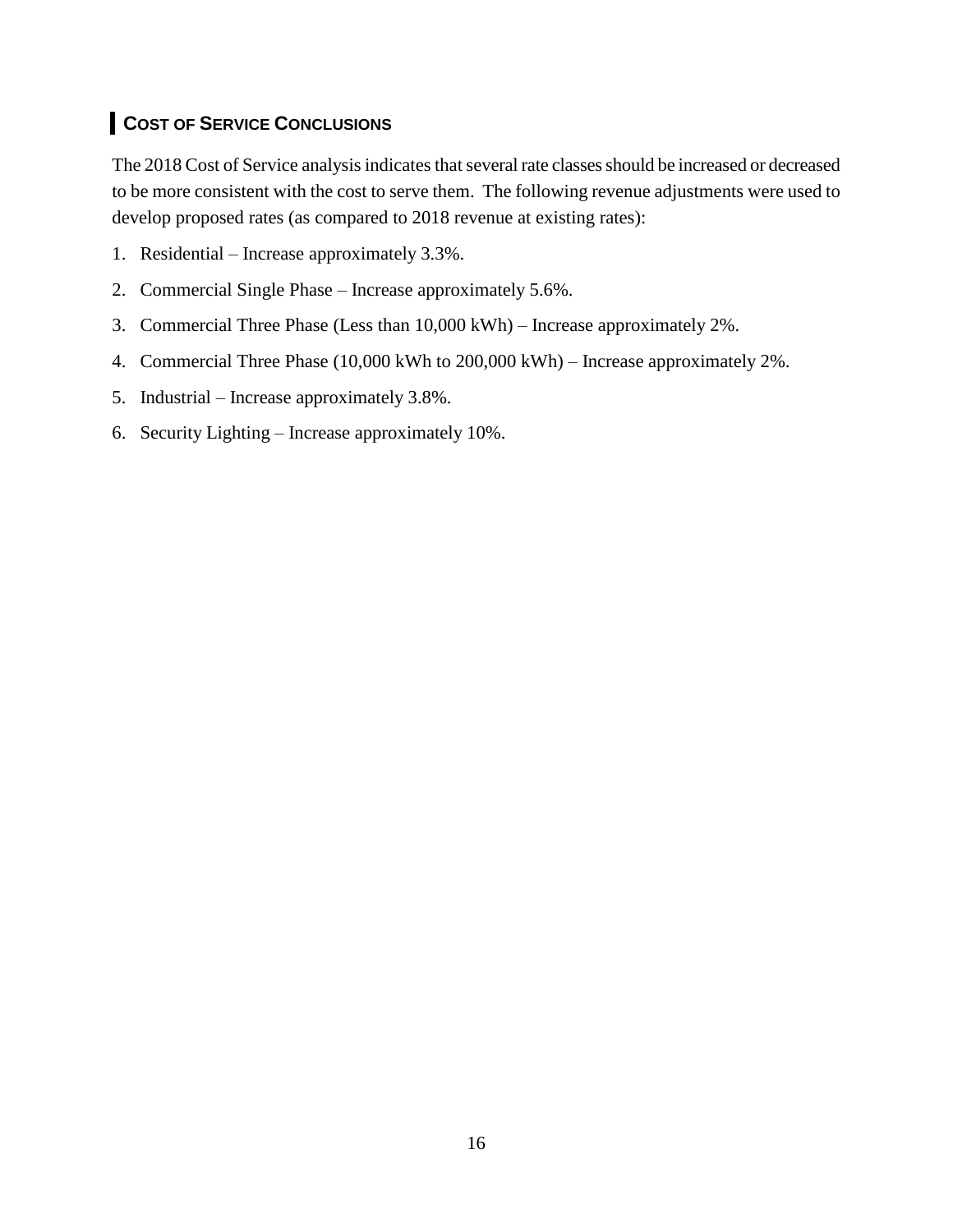## **RATE PLAN**

## **PURPOSE**

The purpose of this rate plan was to design rates that are reflective of the cost of service, include power supply costs, maintain existing rate structure, minimize rate changes over the study period, and maintain rate competitiveness with neighboring utilities.

## **EXISTING RATES**

Existing rates are shown in Table 5. All rate classes include a monthly customer charge and an energy charge. The Commercial and Industrial rate classes also include a demand charge. This Study is not proposing to change the existing rate structure.

## *Power Cost Adjustment (PCA)*

Existing rates include a semi-annual forward-looking PCA using projected power supply costs. The power supply cost included in the current base rate is \$0.06800/kWh sold. As shown previously in Table 3, power supply costs are projected to increase from approximately \$3,410,000 in 2017 to approximately \$3,836,544 in 2021. The rate plan includes increasing the power cost included in base rates to \$0.08496/kWh-sold to reflect 2018 projected power supply costs. This will decrease the PCA charge (Operational charge) to zero in 2018.

## **RSUMMARY OF RATE PLAN**

A rate plan was developed that adjusts rates toward the cost of serving each customer class. The PCA is projected at zero in 2018. Proposed rates are included in Appendix A. Table 5 summarizes existing and proposed rates for each rate class.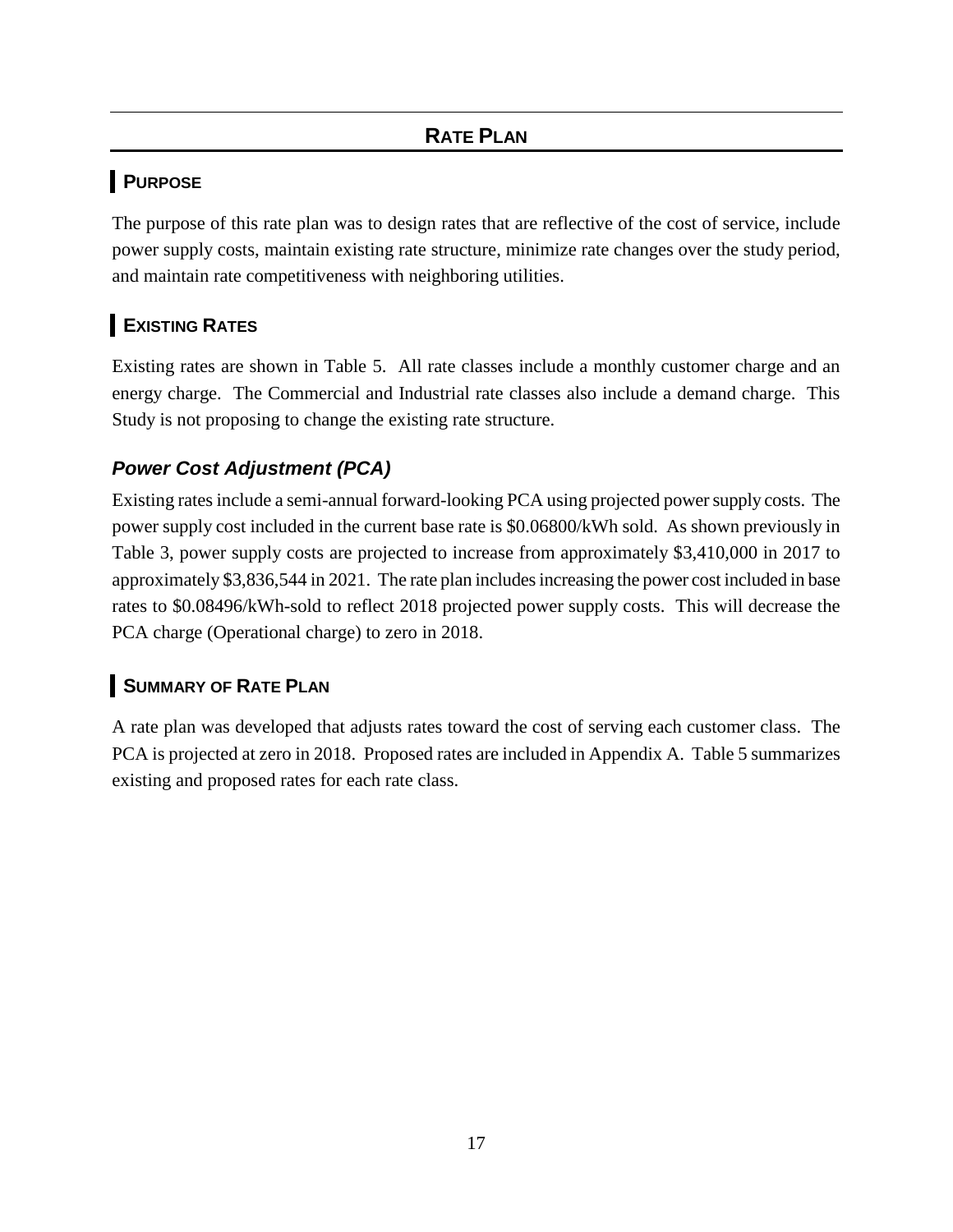## **PROPOSED RATE DESIGN**

The following paragraphs describe the proposed rate design for each rate class.

## *Residential (1)*

The Residential monthly customer charge increased from \$7.72/month to \$13.25/month. The energy rate decreased from \$0.1160/kWh (including the Operational Charge) to \$0.1135/kWh.

## *Commercial (Single-Phase) (2)*

The Commercial Single-Phase monthly customer charge increased from \$7.72/month to \$20.50/ month. The energy rate decreased from \$0.1160/kWh (including the Operational Charge) to \$0.1133/kWh.

## *Commercial (Three-Phase <10k)(3)*

The Commercial Three-Phase monthly customer charge increased from \$13.79/month to \$30.00/ month. The energy rate decreased slightly from \$0.0747/kWh (including the Operational Charge) to \$0.0745/kWh. The demand charge increased from \$9.61/kW-month to 10.00/kW-month.

## *Commercial (Three Phase 10k-200k)(7)*

The Commercial Three-Phase monthly customer charge increased from \$13.79/month to \$95/month. The energy rate decreased from \$0.0747/kWh (including the Operational Charge) to \$0.0720/kWh. The demand charge increased from \$9.61/kW-month to \$10.00/kW-month.

## *Industrial (200k+)(13)*

The monthly customer charge increased from \$33.08/month to \$250.00/month. The demand charge increased from \$9.61/kW-month to \$12.00/kW-month. The energy charge decreased from \$0.0622/kWh (including the Operational Charge) to \$0.0599/kWh.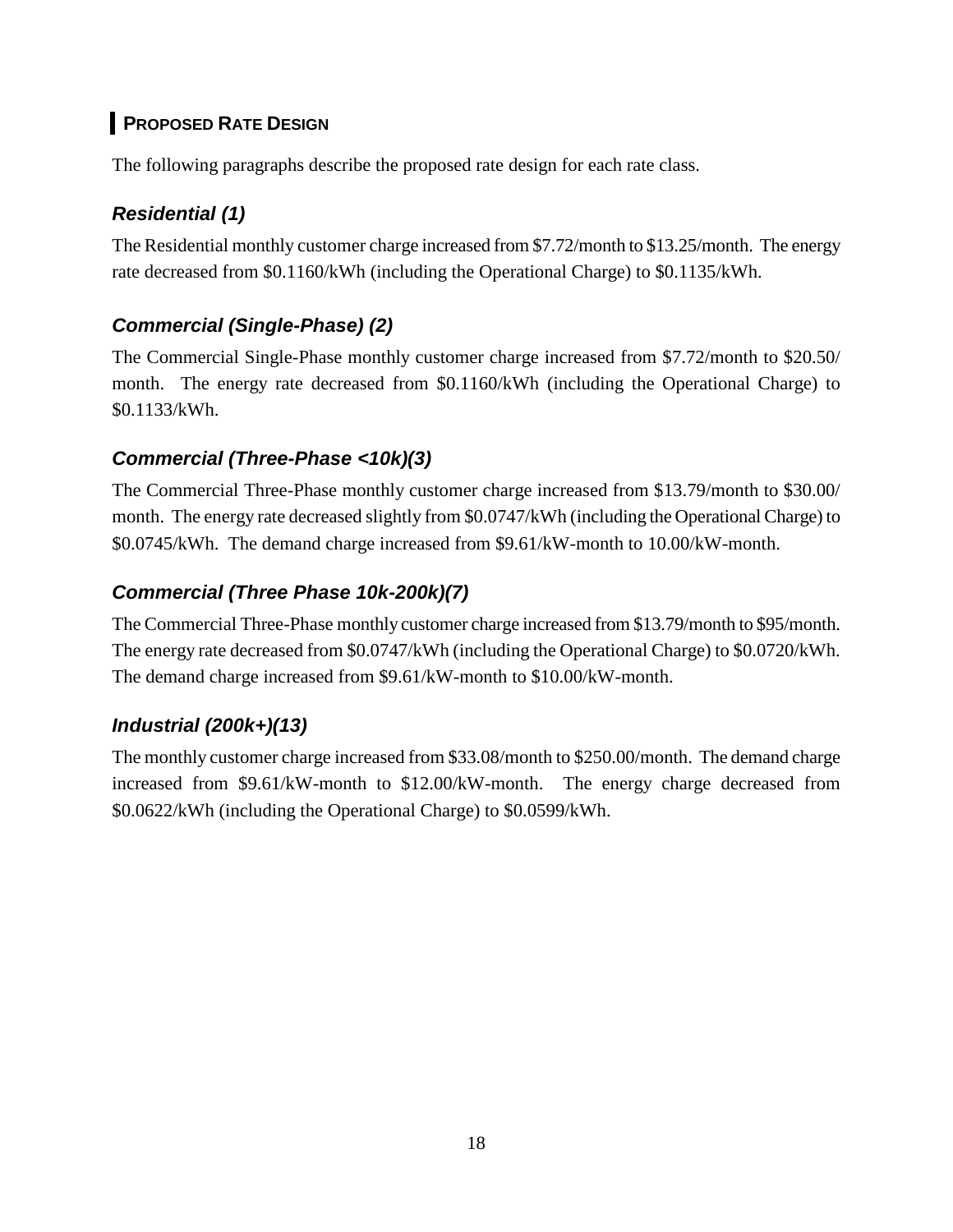| <b>Description</b>                                      |        | <b>Existing Proposed</b> | <b>Westar</b> | <b>KCP&amp;L</b> |
|---------------------------------------------------------|--------|--------------------------|---------------|------------------|
| <b>Residential</b>                                      | 2017   | 2018                     | 2017          | 2017             |
| <b>Customer Charge (\$/Month)</b>                       |        |                          |               |                  |
| Inside                                                  | 7.72   | 13.25                    | 14.50         | 14.00            |
| Outside                                                 | 15.44  | 16.00                    | 14.50         | 14.00            |
| Energy Charge (\$/kWh)                                  |        |                          |               |                  |
| Inside                                                  | 0.1055 | 0.11350                  | 0.11491       | 0.11897          |
| Outside                                                 | 0.1103 | 0.11930                  | 0.11491       | 0.11897          |
| Operational Charge (\$/kWh) <sup>(1)</sup>              | 0.0105 |                          |               |                  |
| <b>Single Phase Commercial</b>                          |        |                          |               |                  |
| Customer Charge (\$/Month)                              | 7.72   | 20.50                    | 22.73         | 18.36            |
| Energy Charge (\$/kWh)                                  | 0.1055 | 0.11330                  | 0.10191       | 0.11093          |
| Operational Charge (\$/kWh)                             | 0.0105 |                          |               |                  |
| Three Phase Commercial (Less Than 10,000 kWh/Month)     |        |                          |               |                  |
| Customer Charge (\$/Month)                              | 13.79  | 30.00                    | 22.73         | 47.99            |
| Energy Charge (\$/kWh)                                  | 0.0642 | 0.07450                  | 0.10191       | 0.12383          |
| Demand Charge (\$/kW)                                   | 9.61   | 10.00                    | 5.81          | 2.83             |
| Operational Charge (\$/kWh)                             | 0.0105 |                          |               |                  |
| Three Phase Commercial (10,000 kWh - 200,000 kWh/Month) |        |                          |               |                  |
| Customer Charge (\$/Month)                              | 13.79  | 95.00                    | 100.99        | 104.62           |
| Energy Charge (\$/kWh)                                  | 0.0642 | 0.0720                   | 0.0365        | 0.0741           |
| Demand Charge (\$/kW)                                   | 9.61   | 10.00                    | 15.77         | 9.97             |
| Operational Charge (\$/kWh)                             | 0.0105 |                          |               |                  |
| Industrial (DM 13)                                      |        |                          |               |                  |
| Customer Charge (\$/Month)                              | 33.08  | 250.00                   | 251.70        | 715.54           |
| Energy Charge (\$/kWh)                                  | 0.0517 | 0.05990                  | 0.03569       | 0.07415          |
| Demand Charge (\$/kW)                                   | 9.61   | 12.00                    | 14.20         | 9.97             |
| Operational Charge (\$/kWh)                             | 0.0105 |                          |               |                  |
| <b>Security Light (\$/Month)</b>                        | 10.00  | 11.00                    |               |                  |
| Power Supply Cost in Base Rate (\$/kWh-Sold)            | 0.0680 | 0.08496                  |               |                  |

## **Table 5 Comparison of Existing to Proposed Rates City of Eudora, Kansas**

 $(1)$  Operational charge is initially zero in 2018. It will be calculated at least twice annually in accordance with the Power Cost Adjustment Rider.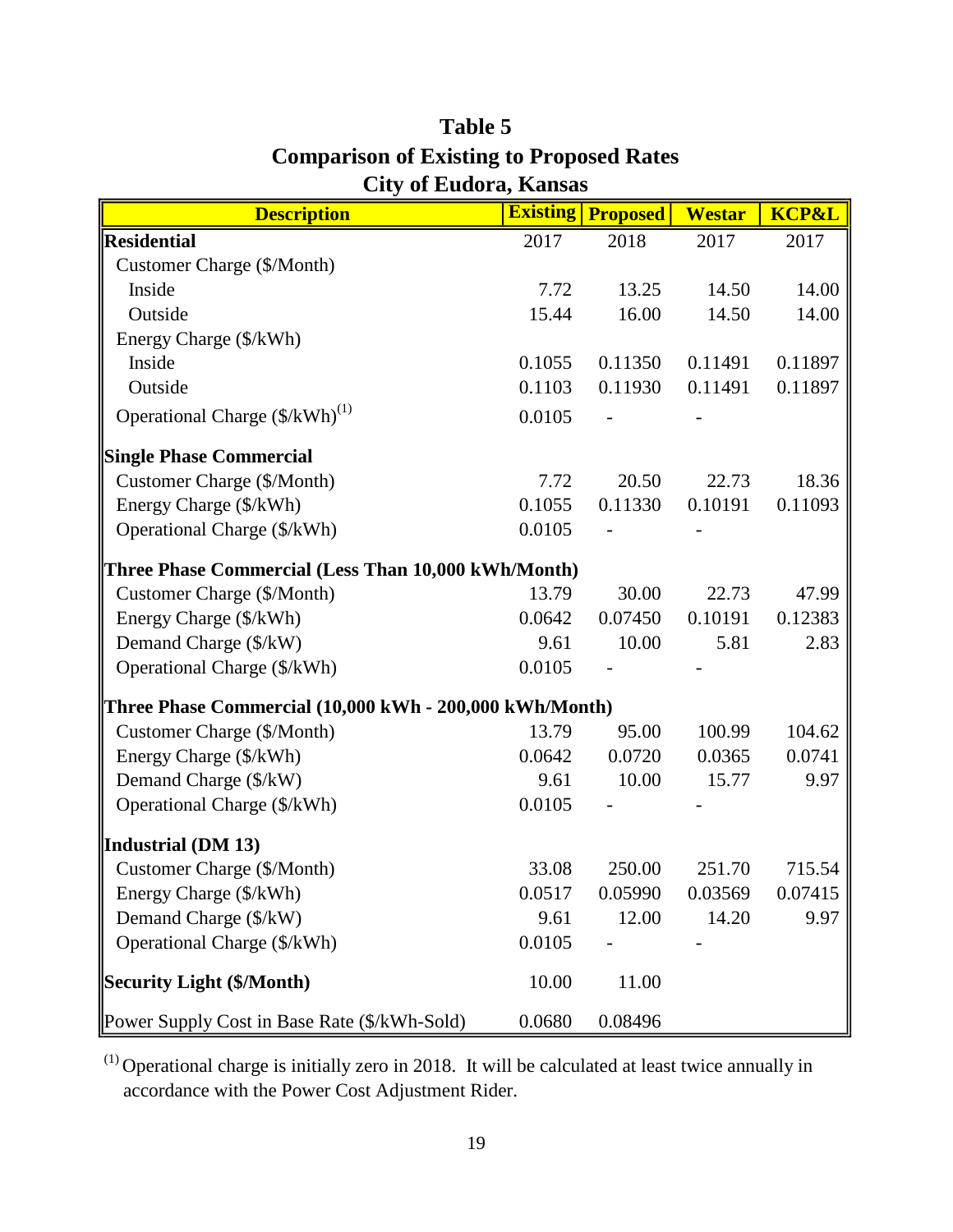## **PROJECTED REVENUES AND EXPENSES AT PROPOSED RATES**

Revenues from proposed rates were projected and incorporated in the projected operating results to assess the adequacy of rates. Table 6 shows projected revenues and expenses for the study period using the proposed rates.

Total operating revenues were projected to increase from approximately \$4,805,000 in 2017 to approximately \$4,890,000 in 2018. The balance available for other purposes (margin) changes from approximately \$211,000 in 2017 to approximately \$99,000 in 2018. The electric fund balance decreases from approximately \$2,100,000 in the beginning of 2017 to approximately \$1,078,000 at the end of 2018.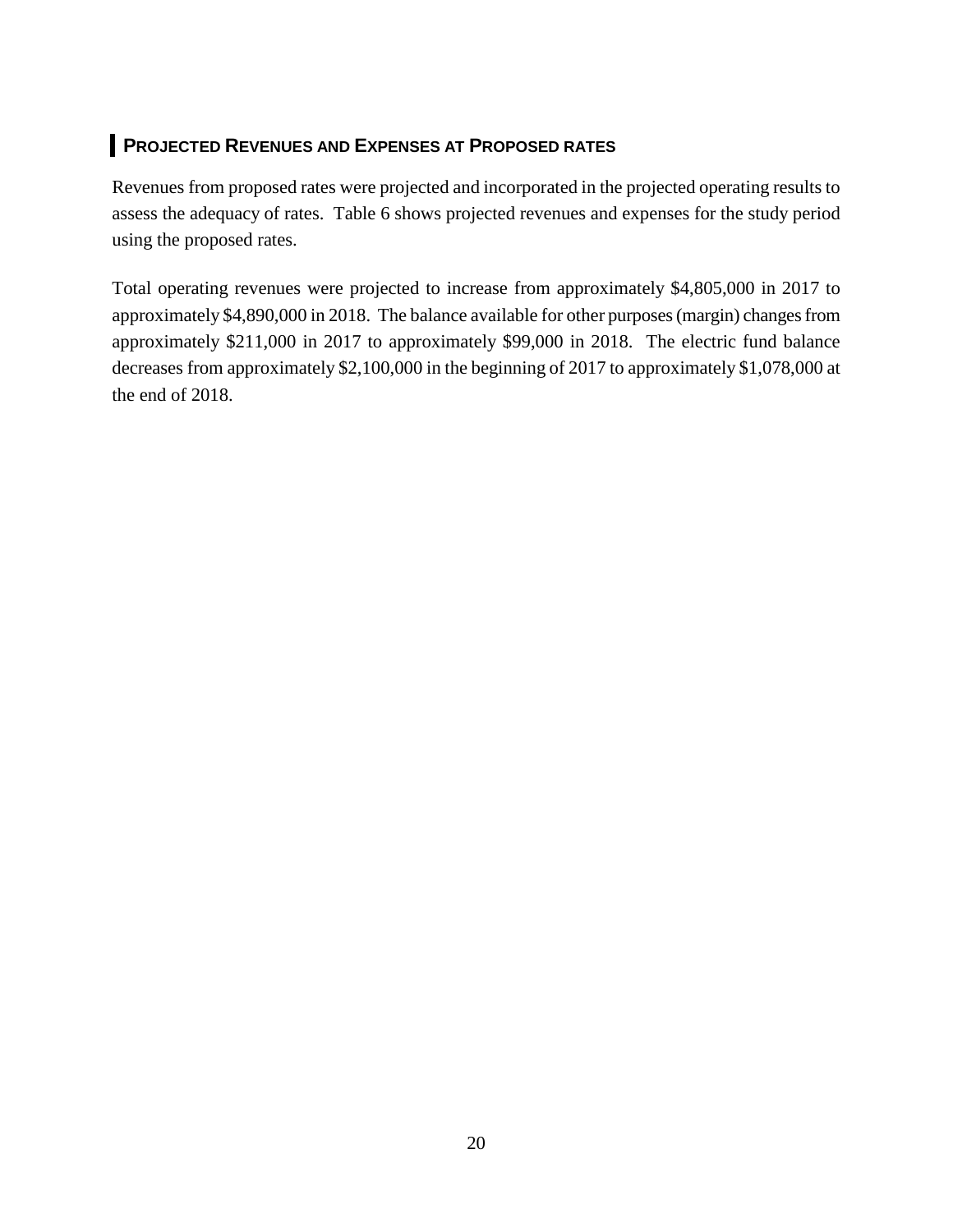#### **Table 6 Historical and Projected Operating Statement Proposed Rates**

**City of Eudora, Kansas**

|                                             | <b>Actual</b> | <b>Projected</b> |              |              |                  |           |
|---------------------------------------------|---------------|------------------|--------------|--------------|------------------|-----------|
| <b>Description</b>                          | 2016          | 2017             | 2018         | 2019         | 2020             | 2021      |
| <b>OPERATING REVENUE</b>                    |               |                  |              |              |                  |           |
| $(1)$ Residential                           |               | 2,632,793        | 2,969,629    | 3,266,592    | 3,307,424        | 3,340,498 |
| (2) Commercial                              |               | 218,224          | 251,988      | 277,186      | 280,651          | 283,458   |
| $(3)$ Demand                                |               | 343,201          | 387,336      | 426,070      | 431,395          | 435,709   |
| (5) Residential Outside                     |               | 5,329            | 5,722        | 6,294        | 6,373            | 6,437     |
| $(7)$ Demand (Over $10k<200k$ )             |               | 559,700          | 629,336      | 692,269      | 700,923          | 707,932   |
| $(13)$ Demand $(200k+)$                     |               | 588,800          | 642,460      | 706,707      | 715,540          | 722,696   |
| Water/Sewer                                 |               | 0                | 0            | $\bf{0}$     | $\boldsymbol{0}$ | 0         |
| Security Lighting                           |               | 3,480            | 3,828        | 4,211        | 4,263            | 4,306     |
| Power Cost Adjustment <sup>(1)</sup>        |               | 453,917          | (88)         | 108,632      | 218,083          | 328,215   |
| Power Cost Adjustment (\$/kWh)              |               | 0.01075          | (0.00000)    | 0.00263      | 0.00528          | 0.00795   |
| <b>Total Revenue from Sales</b>             | 4,799,124     | 4,805,443        | 4,890,210    | 5,487,961    | 5,664,653        | 5,829,251 |
| <b>Other Income/Revenue</b>                 |               |                  |              |              |                  |           |
| Licenses and Permits                        | 5,715         | 4,000            | 5,700        | 5,700        | 5,700            | 5,700     |
| Door Hanger Fees                            | 24,416        | 11,500           | 20,000       | 20,000       | 20,000           | 20,000    |
| <b>Reconnect Fees</b>                       | 2,887         | 4,000            | 2,500        | 2,500        | 2,500            | 2,500     |
| <b>Customer Penalty Receipts</b>            | 76,776        | 70,000           | 70,000       | 70,000       | 70,000           | 70,000    |
| New Resident Fee                            | 13,000        | 12,000           | 12,000       | 12,000       | 12,000           | 12,000    |
| <b>Interest Earnings</b>                    | 7,901         | 2,000            | 8,000        | 8,000        | 8,000            | 8,000     |
| <b>Returned Check Fees</b>                  | 2,760         | 3,000            | 2,500        | 2,500        | 2,500            | 2,500     |
| Other - Miscellaneous                       | 1,694         | 500              | $\mathbf{0}$ | $\mathbf{0}$ | $\Omega$         | $\theta$  |
| <b>Total Other Income/Revenue</b>           | 135,150       | 107,000          | 120,700      | 120,700      | 120,700          | 120,700   |
| <b>OPERATING EXPENSES</b>                   |               |                  |              |              |                  |           |
| Personnel <sup>(2)</sup>                    |               |                  |              |              |                  |           |
| Wages and Salaries <sup>(3)</sup>           | 407,970       | 486,824          | 528,250      | 546,739      | 565,875          | 585,680   |
| Overtime Wages                              | 2,500         | 8,000            | 5,000        | 5,175        | 5,356            | 5,544     |
| Social Security                             | 30,766        | 37,854           | 40,799       | 42,227       | 43,705           | 45,235    |
| <b>KPERS</b>                                | 31,890        | 35,613           | 56,883       | 58,874       | 60,934           | 63,067    |
| <b>Health Insurance</b>                     | 56,458        | 66,487           | 80,138       | 92,159       | 105,983          | 121,880   |
| Unemployment                                | 865           | 1,039            | 1,333        | 1,380        | 1,428            | 1,478     |
| Travel & Training (KMU training 2625)       | 17,573        | 17,978           | 18,000       | 18,360       | 18,727           | 19,102    |
| <b>Workmans Comp Premium</b>                | 13,614        | 20,077           | 14,044       | 14,536       | 15,044           | 15,571    |
| <b>Total Personnel</b>                      | 561,635       | 673,872          | 744,448      | 779,449      | 817,053          | 857,557   |
| Contractual                                 |               |                  |              |              |                  |           |
| Purchased Power (KCPL/KMEA)                 | 3,358,727     | 3,409,753        | 3,508,242    | 3,616,962    | 3,726,412        | 3,836,544 |
| Utilities <sup>(4)</sup>                    | 19,941        | 14,474           | 24,000       | 24,720       | 25,462           | 26,225    |
| Contract Services <sup>(5)</sup>            | 3,366         | 7,995            | 7,250        | 7,468        | 7,692            | 7,922     |
| Professional Services <sup>(6)</sup>        | 48,133        | 37,325           | 61,300       | 63,139       | 65,033           | 66,984    |
| Dues & Subscriptions <sup>(7)</sup>         | 11,724        | 11,210           | 11,300       | 11,526       | 11,757           | 11,992    |
| Tree Trimming                               | 42,600        | 40,000           | 50,000       | 51,500       | 53,045           | 54,636    |
| Liability Insurance Premiums                | 17,494        | 17,886           | 18,200       | 18,746       | 19,308           | 19,888    |
| <b>Total Contractual</b>                    | 3,501,985     | 3,538,643        | 3,680,292    | 3,794,061    | 3,908,709        | 4,024,192 |
| <b>Commodities</b>                          |               |                  |              |              |                  |           |
| Uniforms                                    | 10,668        | 2,550            | 5,000        | 5,100        | 5,202            | 5,306     |
| Office Supplies                             | 2,634         | 1,020            | 2,000        | 2,040        | 2,081            | 2,122     |
| Other Supplies & Equipment <sup>(8)</sup>   | 28,073        | 26,500           | 26,500       | 27,030       | 27,571           | 28,122    |
| Electric Line Supplies <sup>(9)</sup>       | 37,346        | 30,000           | 51,000       | 52,020       | 53,060           | 54,122    |
| Vehicle & Equip Parts/Maint <sup>(10)</sup> | 14,342        | 25,500           | 17,500       | 18,025       | 18,566           | 19,123    |
| Vehicle Gas & Oil                           | 8,929         | 15,300           | 15,000       | 15,450       | 15,914           | 16,391    |
| Shop Supplies                               | 5,473         | 2,500            | 6,000        | 6,120        | 6,242            | 6,367     |
| <b>Facilities Maintenance</b>               | 3,701         | 7,070            | 4,000        | 4,080        | 4,162            | 4,245     |
| <b>Total Commodities</b>                    | 111,166       | 110,440          | 127,000      | 129,865      | 132,797          | 135,798   |
| <b>TOTAL OPERATING EXPENSES</b>             | 4,174,787     | 4,322,955        | 4,551,739    | 4,703,375    | 4,858,559        | 5,017,547 |
| <b>NET OPERATING INCOME</b>                 | 759,486       | 589,488          | 459,171      | 905,286      | 926,794          | 932,404   |